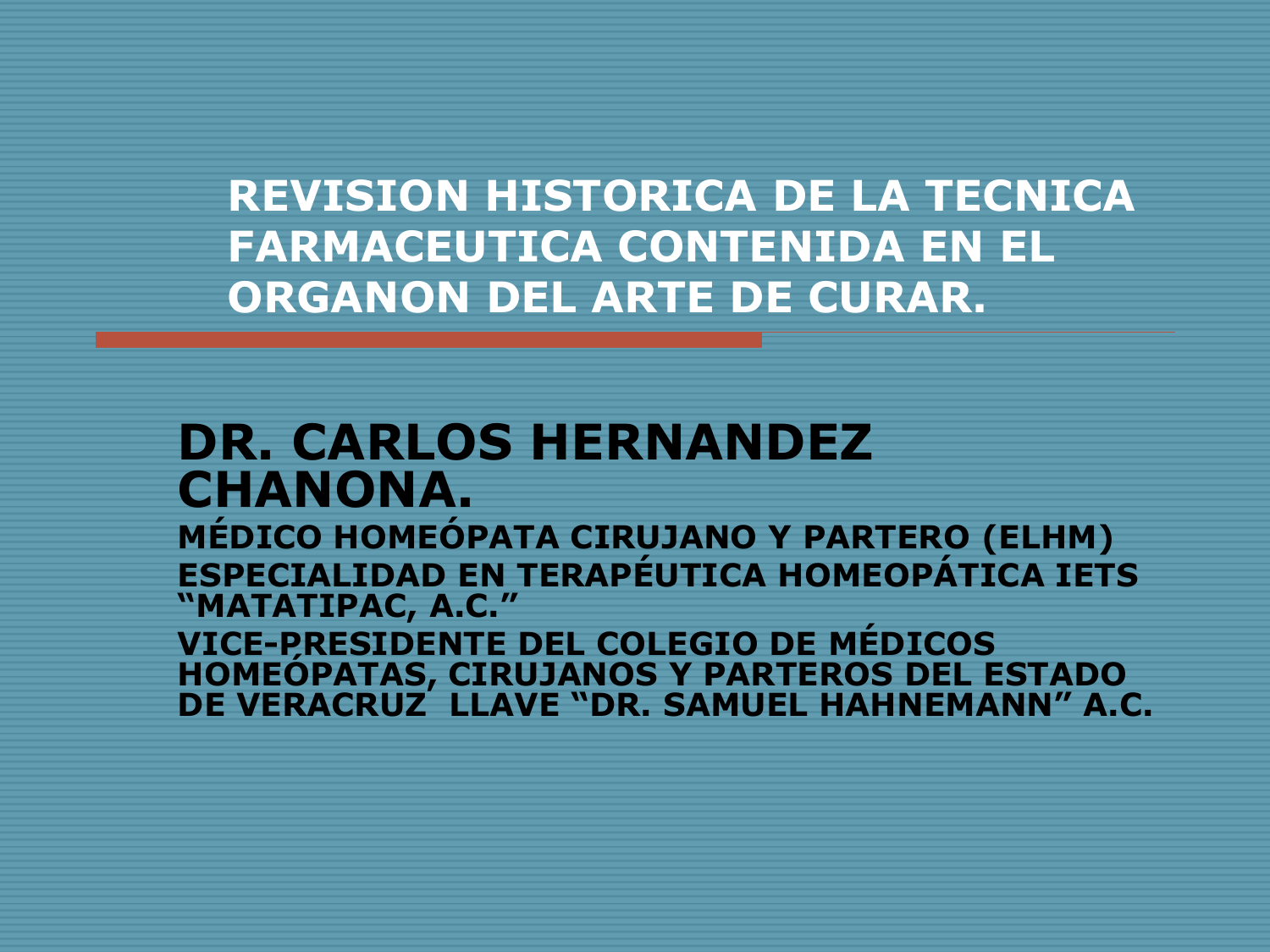- □ POR QUE NO PUEDO YO MÉDICO HOMEÓPATA HACER MIS MEDICAMENTOS? (PARRAF.264) □ CUALES SON LOS OBSTÁCULOS LEGALES? IMPLEMENTACIÓN DE AREAS ESTERILES O QUE….
- □ CUALES SON LOS PROCEDIMIENTOS DE LABORATORIO? DEBO AJUSTARME A LA FARMACOPEA (FHOEUM), O COFEPRIS (COMISIÓN FEDERAL PARA LA PROTECCIÓN CONTRA RIESGOS SANITARIOS).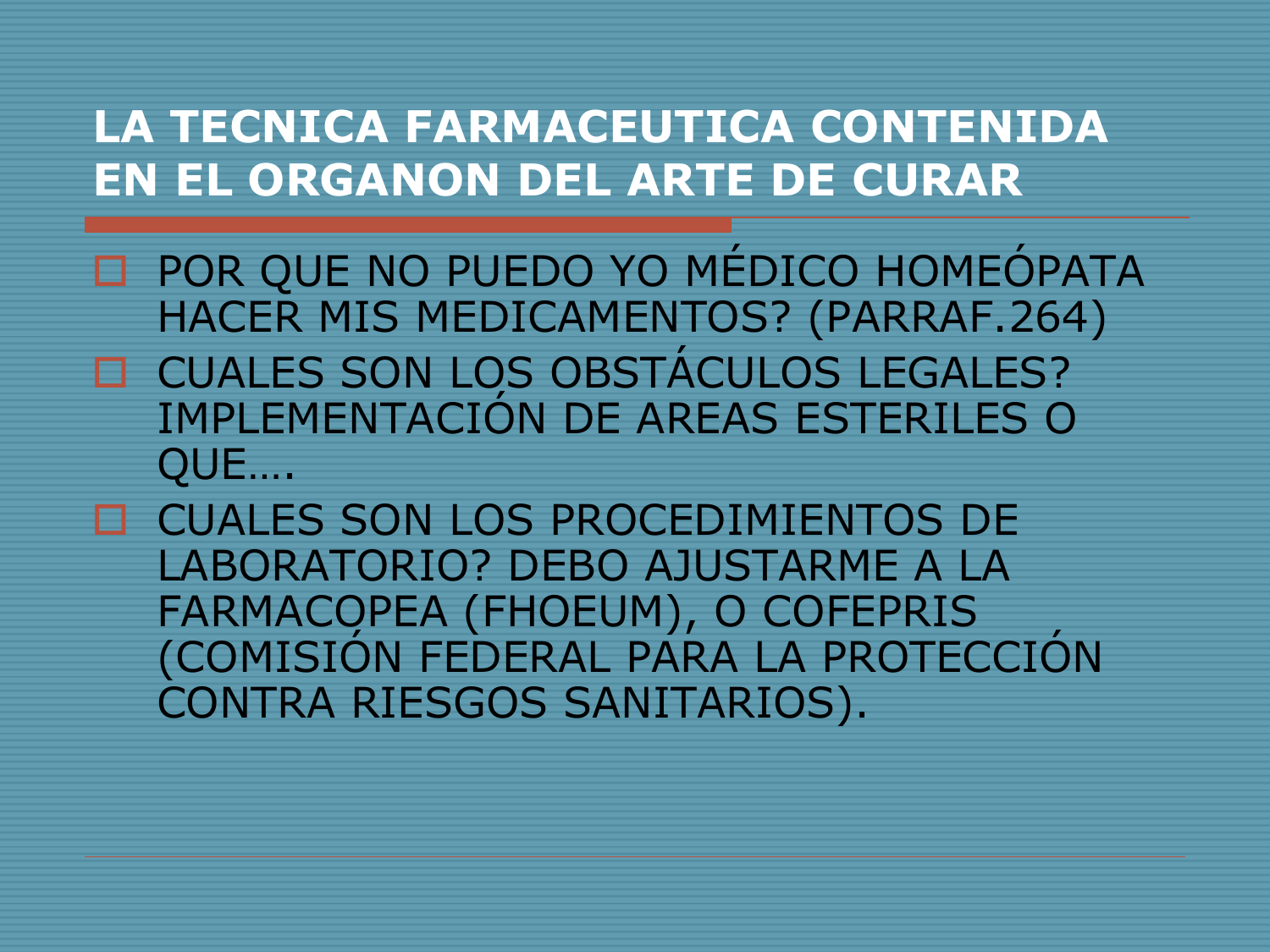- **OUE LABORATORIO ME OFRECE LA MEJOR** MATERIA PRIMA Y POR TANTO LA MEJOR CALIDAD? (PARRAFO 265)
- SI UN LABORATORIO ME DA MAS BARATAS LAS DILUCIONES; ESTAS NO SON DE BUENA CALIDAD? QUIEN SUPERVISA CONTROLES DE CALIDAD?

 PARA GARANTIZAR LA BUENA PRACTICA DE LA MEDICINA HOMEOPÁTICA EL DR. SAMUEL HAHNEMANN RECOMIENDA: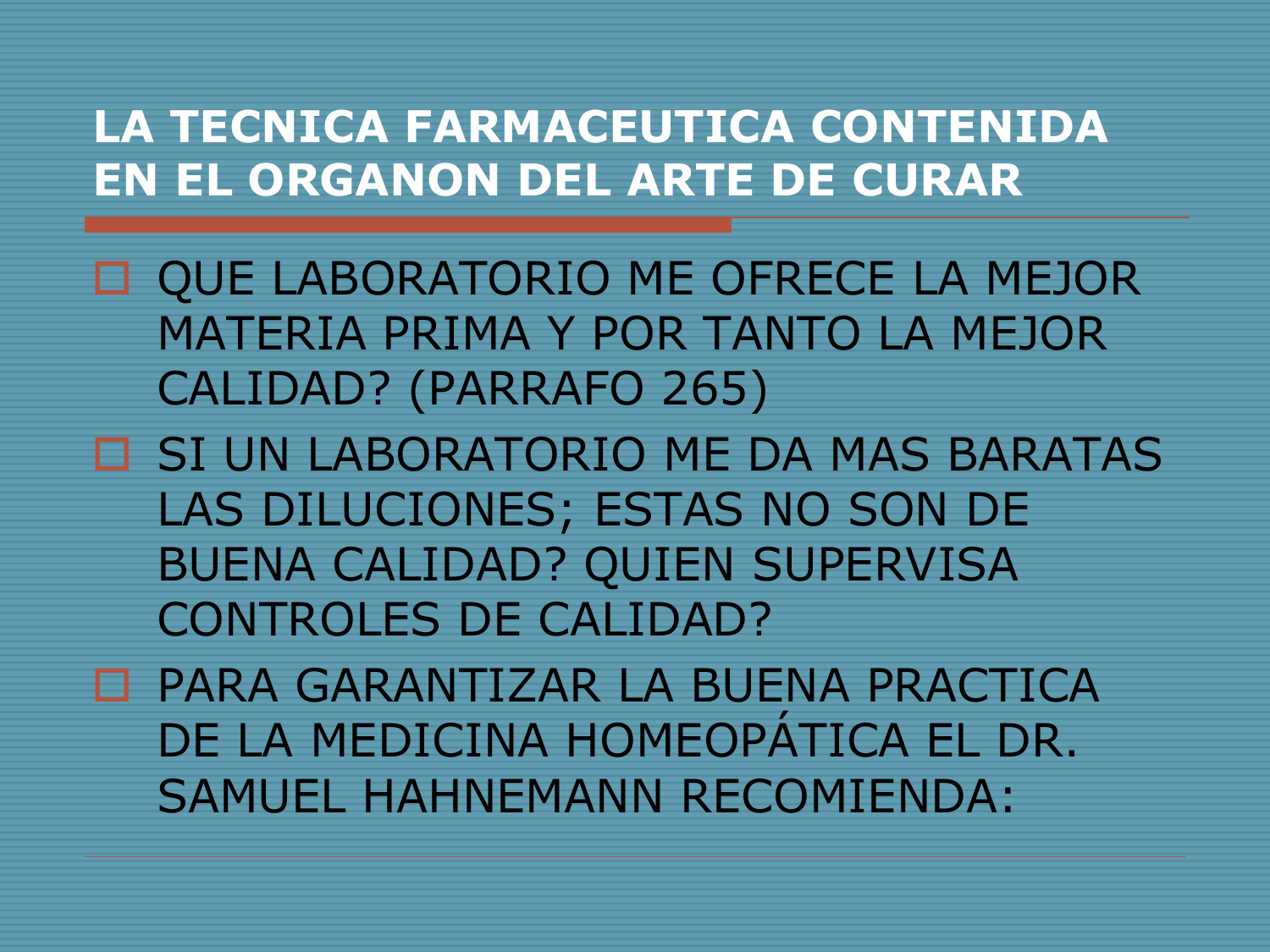#### D PARRAFO 264.

 EL VERDADERO MÉDICO NO PUEDE CONTAR CON LA VIRTUD CURATIVA DE LOS MEDICAMENTOS, SINO CUANDO LOS POSEE TAN PUROS Y TAN PERFECTOS COMO ES POSIBLE. NECESITA, PUES, SABER APRECIAR SU PUREZA EN ÉL MISMO.



EDIT. F. OLMEDO 1981 REIMPRESIÓN; ORGANON DEL ARTE DE CURAR O EXPOSICION DE LA DOCTRINA MEDICA HOMEOPÁTICA "DR. HIGINIO G. PÉREZ (1910).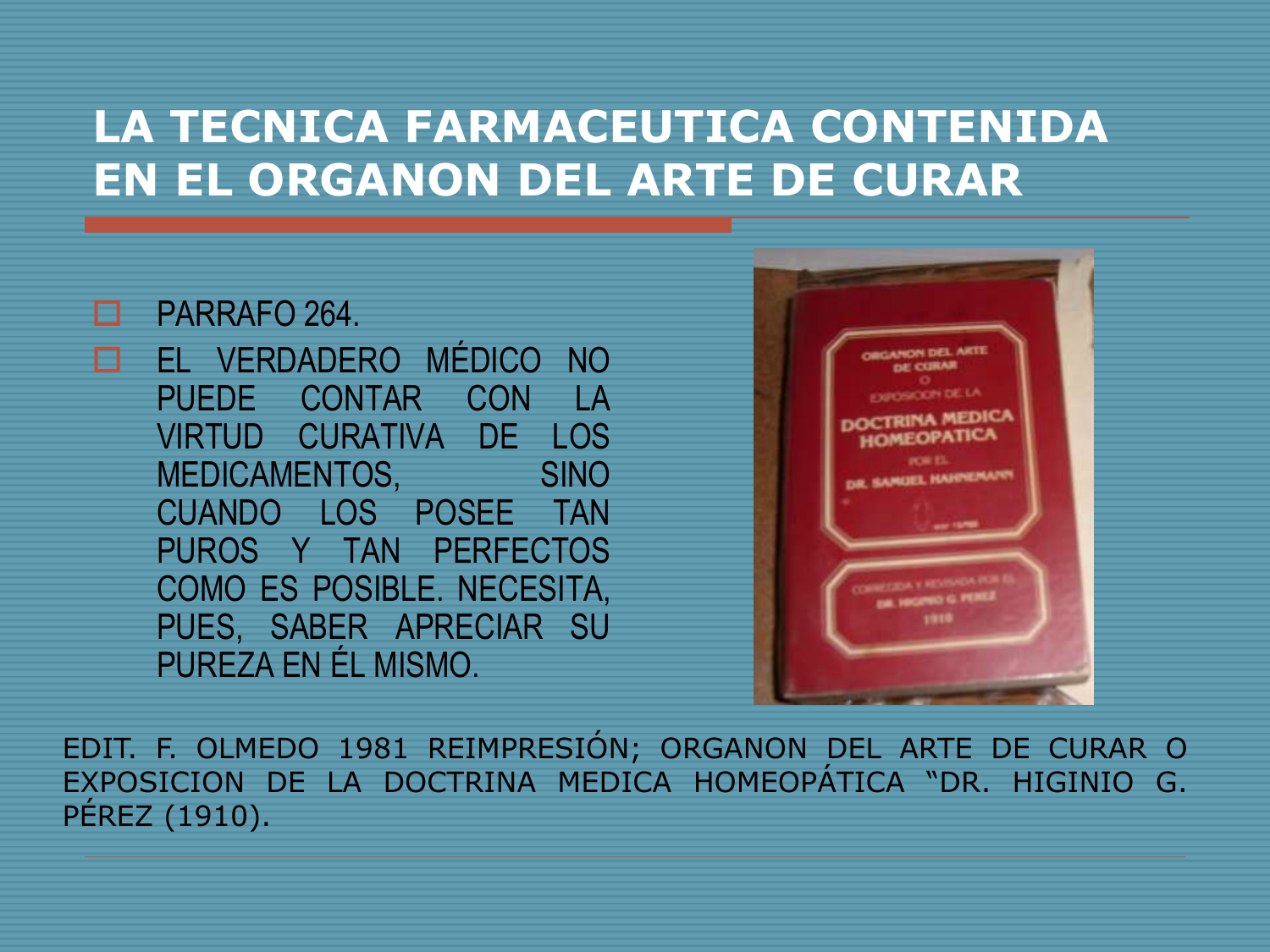#### PARRAFO 264.

 EL VERDADERO MÉDICO DEBE ESTAR PROVISTO DE MEDICINAS GENUINAS, CUYA FUERZA ESTÉ INTACTA, DE MODO QUE PUEDA CONFIAR EN SUS PODERES TERAPÉUTICOS; ÉL DEBE SER CAPAZ, POR SÍ MISMO, DE JUZGAR ACERCA DE SU GENUINIDAD.



EDIT. PORRUA S.A. DRES. R. E. DUDGEON Y WILLIAM BOERICKE.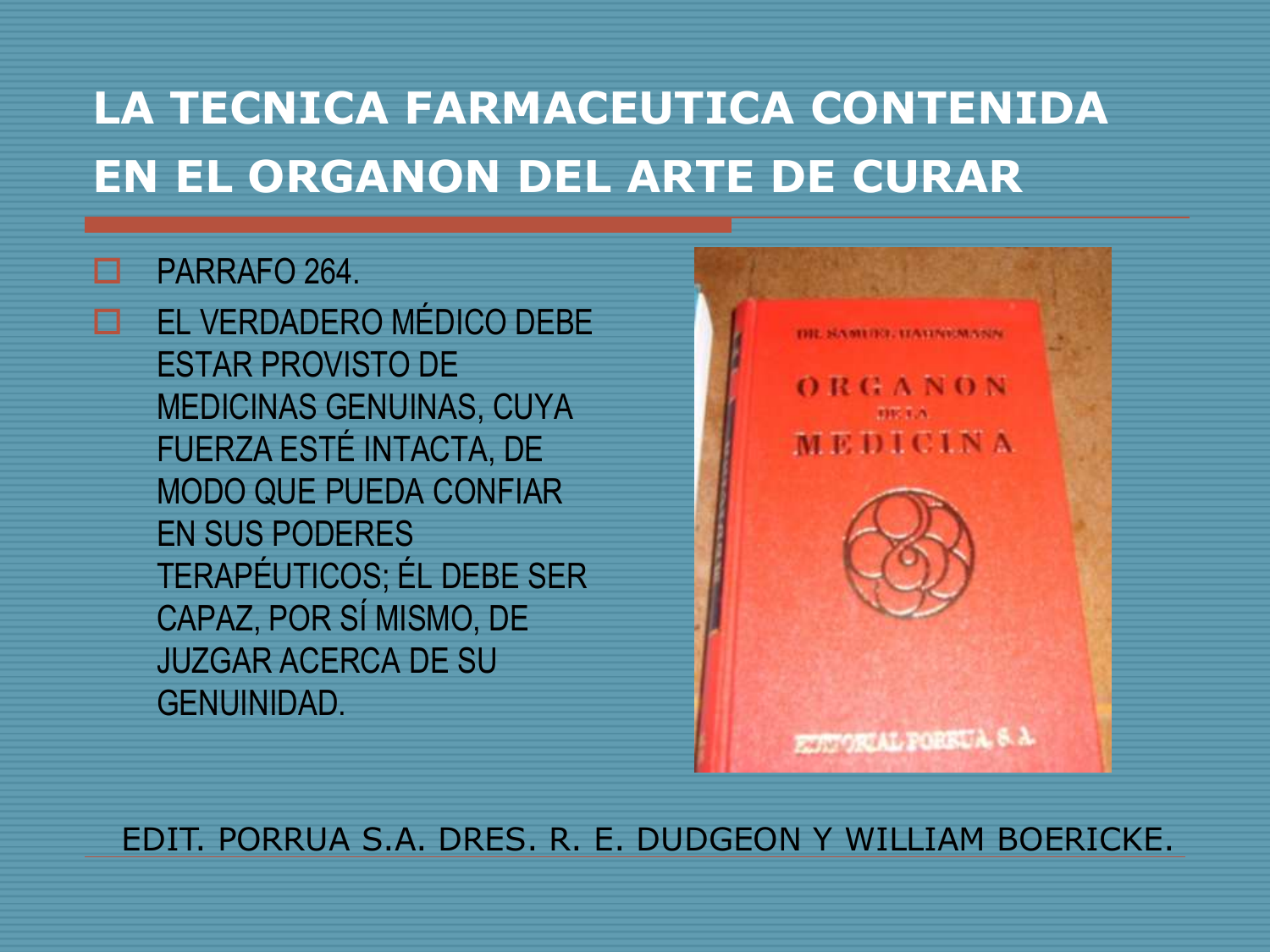#### PARRAFO 264.

 EL VERDADERO MÉDICO DEBE ESTAR PROVISTO DE MEDICAMENTOS PUROS DE FUERZA INALTERABLE, DE MANERA QUE PUEDA CONFIAR EN SU PODER TERAPÉUTICO; TAMBIÉN DEBE TENER APTITUD PARA JUZGAR ÉL MISMO SU VALOR.



EDIT. EDICIÓN 6 B (1974) HOCHSTETTER Y CIA LTDA. KURT HOCHSTETTER.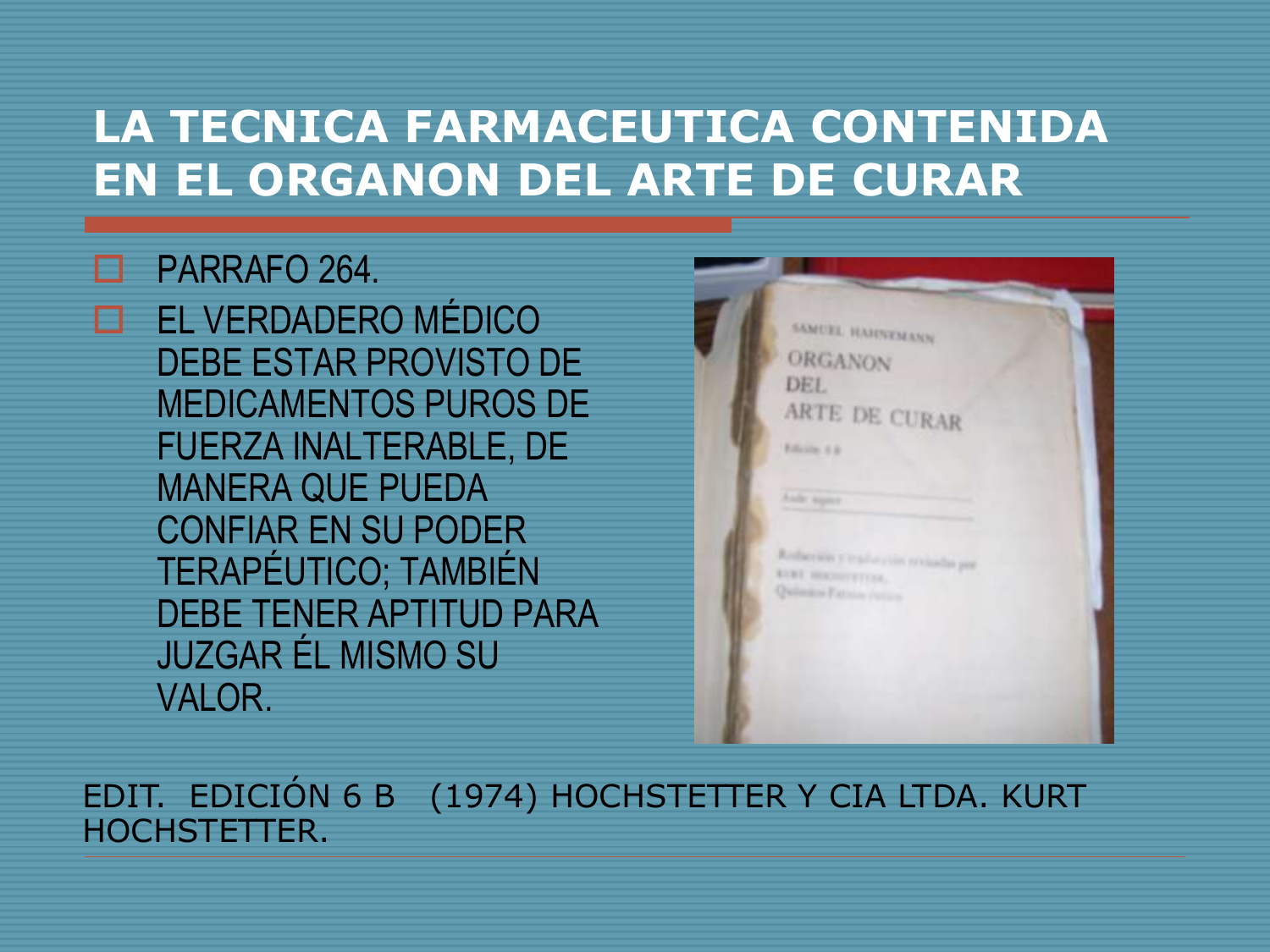PARRAFO 264 EL MÉDICO HOMEÓPATA DEBE ESTAR PROVISTO DE MEDICINAS GENUINAS DE FUERZA INALTERABLE. DEBE SER CAPAZ DE CONFIAR SOBRE SU PODER TERAPÉUTICO Y DE JUZGAR POR SÍ MISMO ACERCA DE LO GENUINO DE SUS REMEDIOS.



FUNDAMENTOS DE LA HOMEOPATIA EN EL ORGANON DE HAHNEMANN DR. EDWARD HAMLYN EDIT. ALBATROS (1989)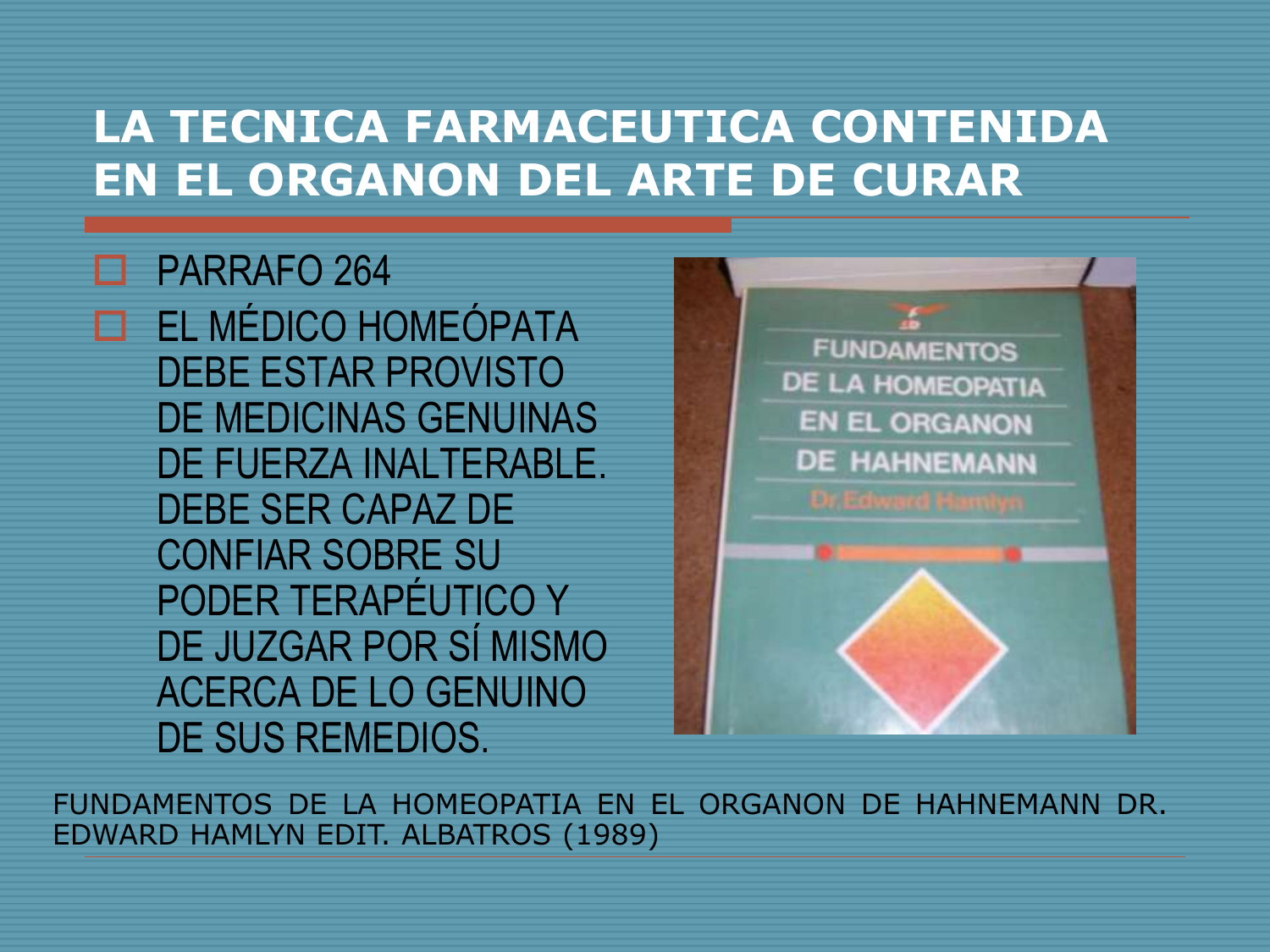#### PARRAFO 264.

 EL VERDADERO MÉDICO DEBE ESTAR PROVISTO DE MEDICAMENTOS PUROS DE LA MÁS COMPLETA FUERZA INALTERABLE, DE MANERA QUE ESTÉ EN APTITUD DE CONFIAR EN SU PODER TERAPÉUTICO Y TAMBIÉN DE JUZGAR ÉL MISMO DE SU PUREZA.



SAMUEL HAHNEMANN EL ORGANON DE LA MEDICINA COMENTADO POR EL DR. DAVID FLORES TOLEDO. EDIT. INSTITUTO POLITÉCNICO NACIONAL 1a. EDIC.(1999).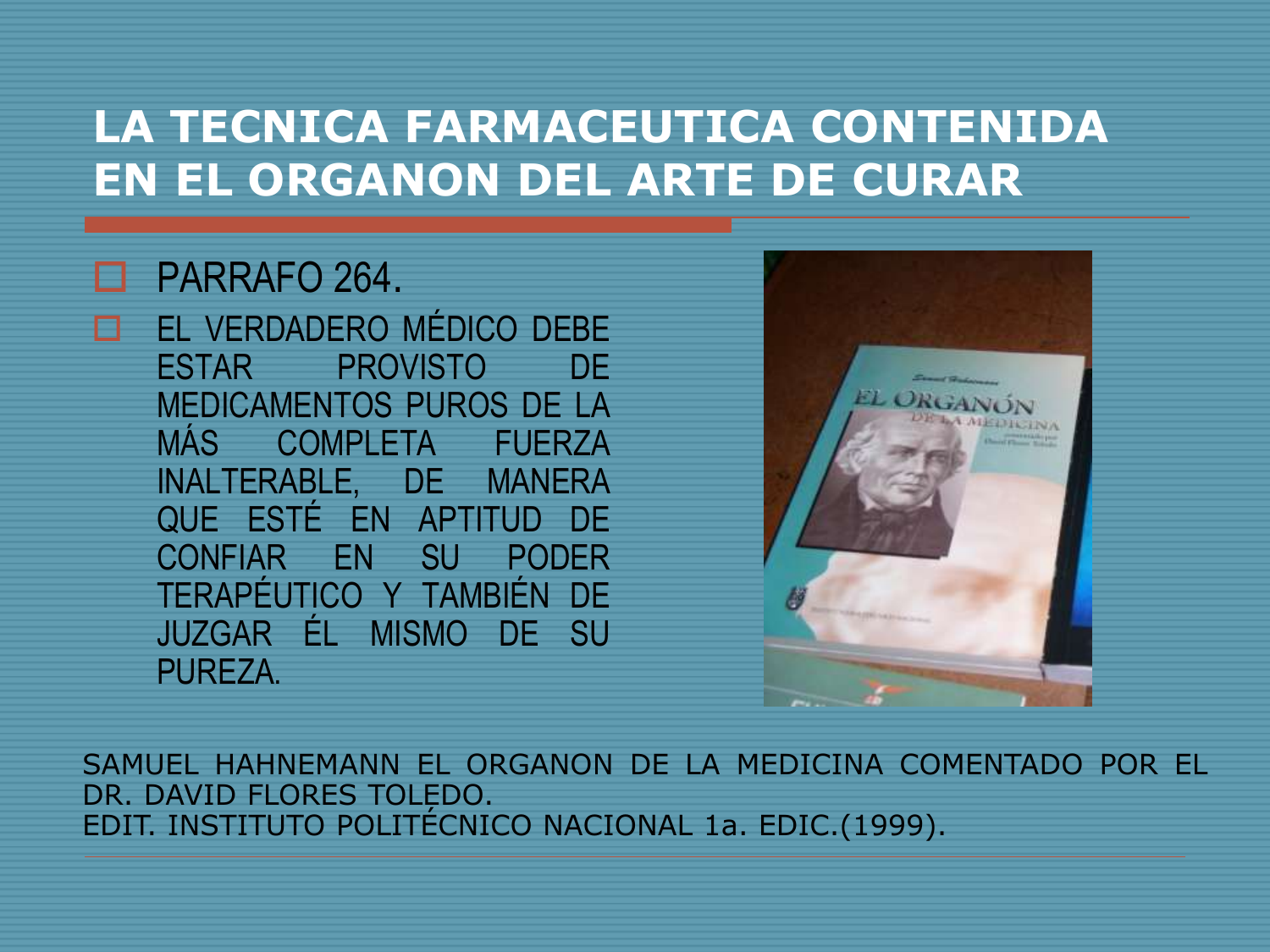#### PARRAFO 264.

 EL VERDADERO MÉDICO DEBE ESTAR PROVISTO DE **medicinas genuinas, cuya fuerza esté intacta,** DE MODO QUE PUEDA<br>CONFIAR EN SUS CONFIAR EN PODERES TERAPÉUTICOS; ÉL DEBE SER CAPAZ, **por sí mismo,** DE JUZGAR ACERCA DE SU GENUINIDAD.



ORGANON DE LA MEDICINA 5a y 6a EDICIÓN EDITADA Y TRADUCIDA AL ESPAÑOL POR EL DR. JOSÉ MATUK KANAN 1a, EDIC, JUNIO 2004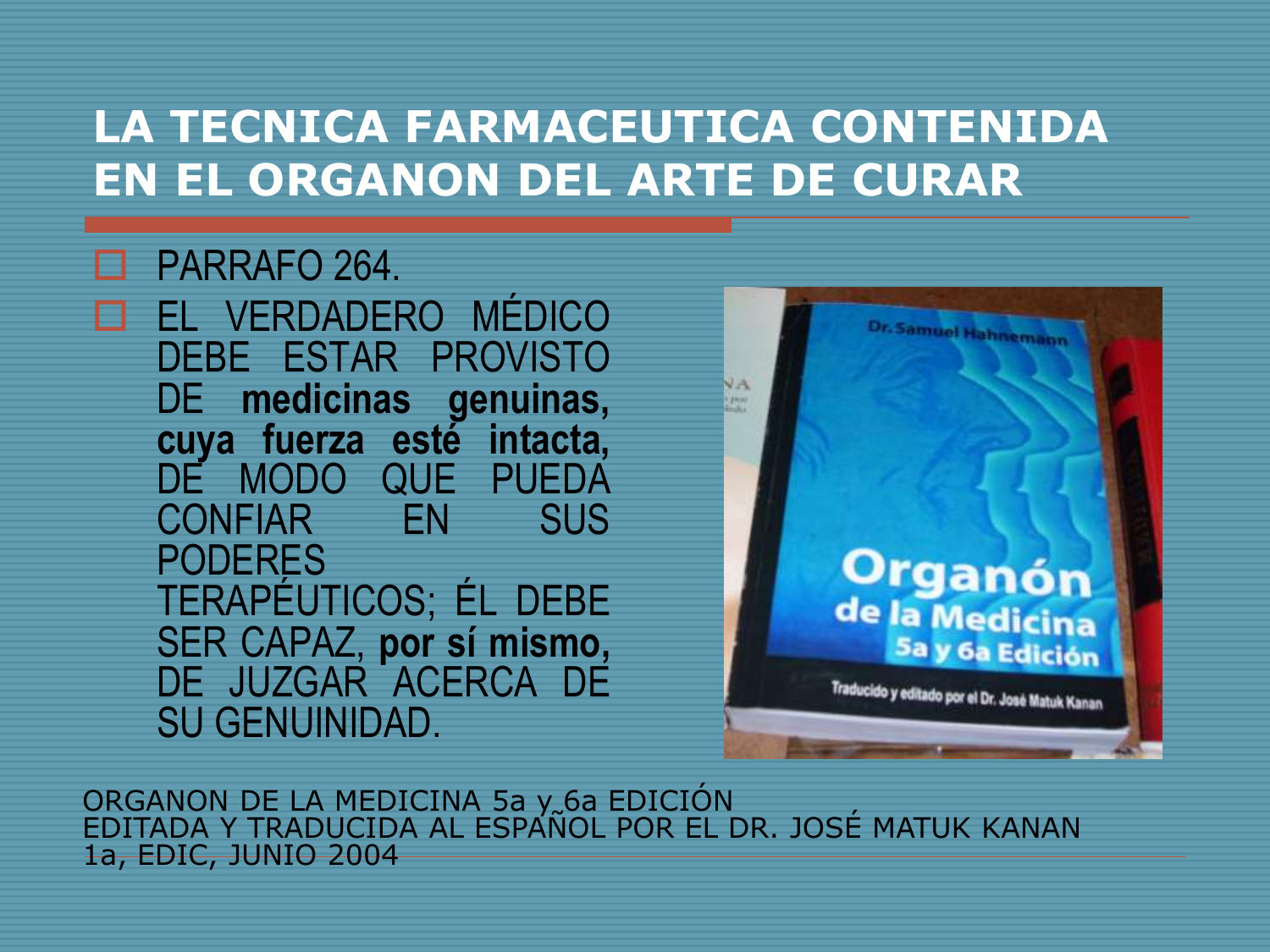#### PARRAFO 265:

 DEBE SER PARA EL MEDICO UN PROBLEMA DE CONCIENCIA ESTAR PROFUNDAMENTE CONVENCIDO, EN CADA CASO, DE QUE EL PACIENTE TOMARÁ LA MEDICINA CORRECTA, Y EN CONSECUENCIA, DEBERÁ SUMINISTRAR AL PACIENTE LA MEDICINA QUE HAYA SELECCIONADO Y MÁS AÚN, **QUE ÉL MISMO HAYA PREPARADO. D POR LO TANTO EN QUE LABORATORIO** CONFIO?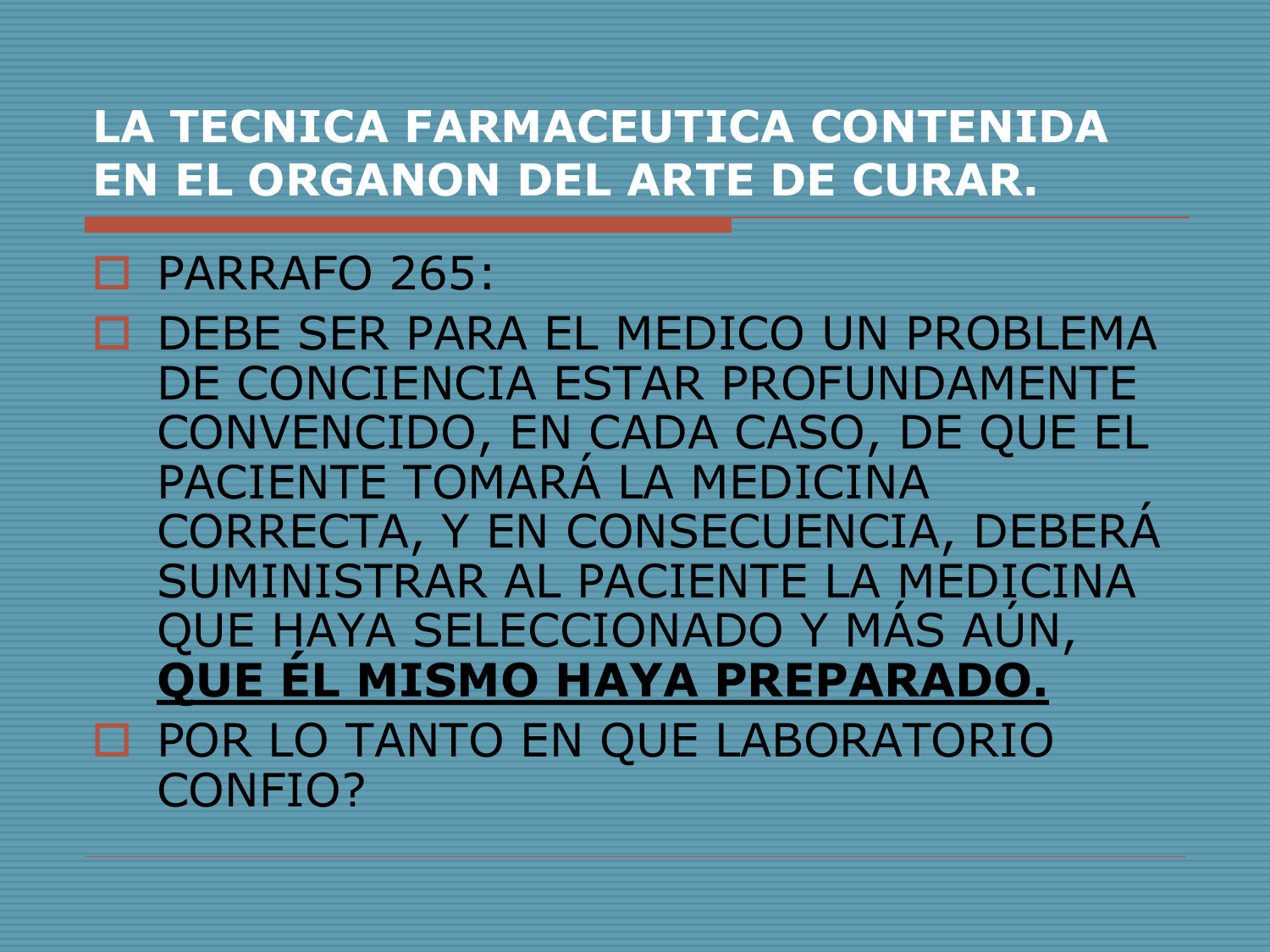#### PARRAFO 266:

LAS SUSTANCIAS OBTENIDAS DE LOS REINOS ANIMAL<br>Y VEGETAL POSEEN SUS CUALIDADES MEDICINALES CON LA MÁXIMA PEFECCIÓN CUANDO SE HALLAN EN ESTADO CRUDO.

**D** (TODAS LAS SUSTANCIAS ANIMALES Y VEGETALES EN ESTADO CRUDO TIENEN UN PODER MEDICINAL MAYOR O MENOR Y SON CAPACES DE ALTERAR LA SALUD DEL HOMBRE, CADA UNA EN SU MODO PECULIAR. AQUELLAS PLANTAS Y ANIMÁLES USADOS COMO<br>ALIMENTO POR LAS NACIONES MÁS CULTAS TIENEN, SOBRE LAS<br>DEMÁS LA VENTAJA DE CONTENER MAYOR CANTIDAD DE<br>CONSTITUYENTES NUTRICIOS Y DIFIEREN DE LAS DEMÁS EN QUE SUS PODERES MEDICINALES EN ESTADO CRUDO NO SON MUY<br>GRANDES EN SÍ MISMOS O BIEN HAN SIDO DISMINUIDOS POR LOS PROCESOS CULINARIOS CUANDO SE LES COCINA PARA EL USO DOMÉSTICO.)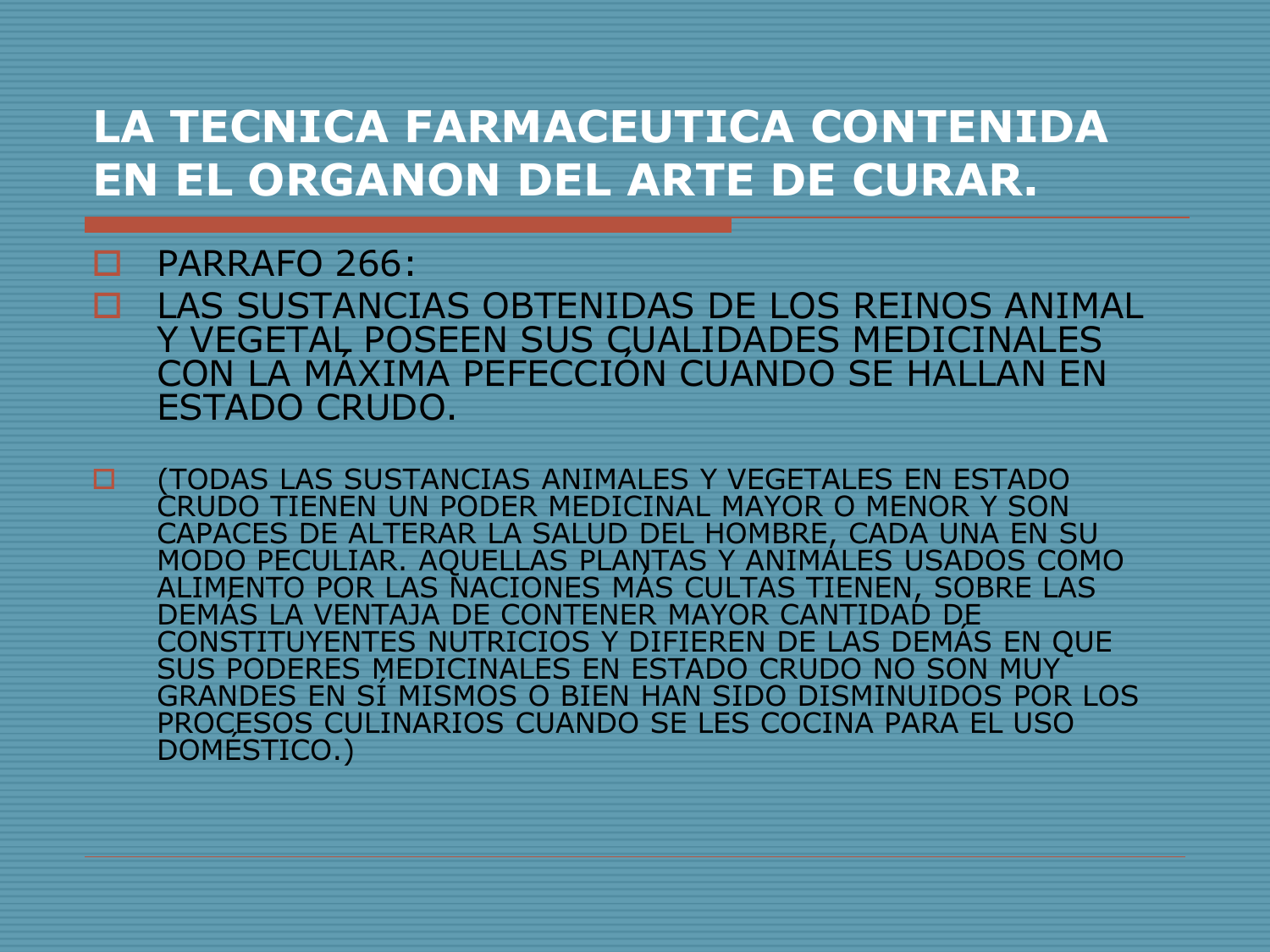# EN ESTE CONTEXTO HAHNEMANN CONTINUA HACIENDO LA ACLARACIÓN.

 POR DESECACIÓN COMPLETA PIERDEN, TOTAL O PARCIALMENTE SU PODER MEDICINAL. CON QUE SÓLO TRANSCURRA UN TIEMPO SUFICIENTE; EL JUGO EXTRAIDO DE LAS PLANTAS MÁS MORTIFERAS SE VUELVE CARENTE DE PODER; AUN A MODERADA TEMPERATURA ATMÓSFERICA ENTRA EN FERMENTACIÓN VINOSA E INMEDIATAMENTE DESPUÉS SE PRODUCE LA FERMENTACIÓN AGRÍA Y LA PÚTRIDA.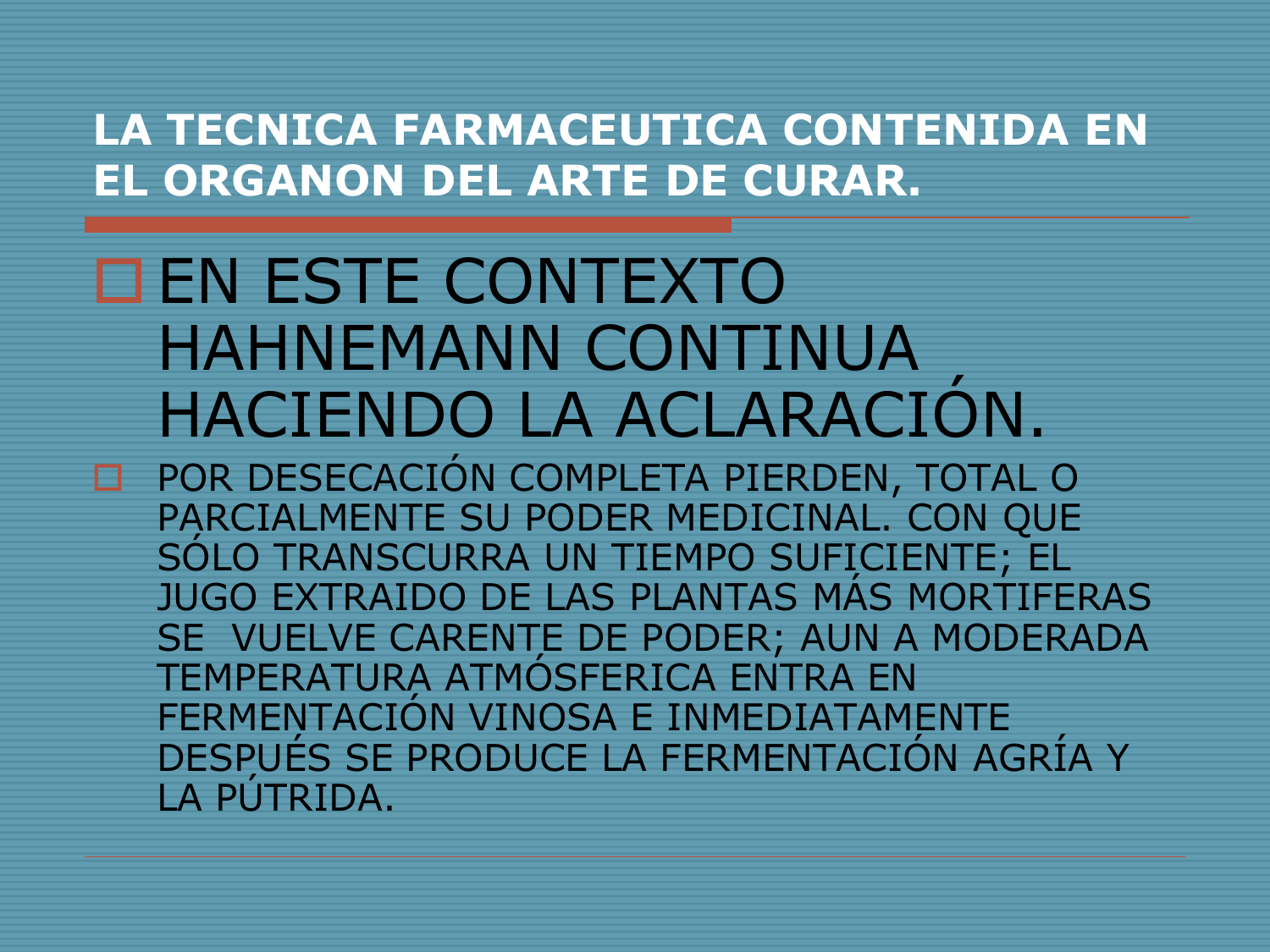### PARRAFO 267:

ENTRAMOS EN POSESIÓN DE UN MODO COMPLETO Y<br>CIERTO DE LOS PODERES DE LAS PLANTAS INDIGENAS Y DE AQUÉLLAS QUE PUEDEN SER<br>OBTENIDAS EN, ESTADO FRESCO EXPRIMIENDO EL JUGO Y MEZCLÁNDOLO INMEDIATAMENTE CON<br>PARTES IGUALES DE ESPÍRITU DE VINO (ALCOHOL)<br>DE FUERZA SUFICIENTE COMO PARA ARDER EN UNA DE FUERZA SUFICIENTE COMO PARA ARDER EN UNA LÁMPARA; LUEGO QUE HAYA PERMANECIDO UN DÍA Y UNA NOCHE EN UN FRASCO BIEN TAPADO Y HAYA DEPOSITADO SUS MATERIAS FIBROSAS Y ALBUMINOSAS, EL FLUIDO SUPERIOR DEBE SER EXTRAIDO Y DECANTADO PARA SU USO MEDICINAL.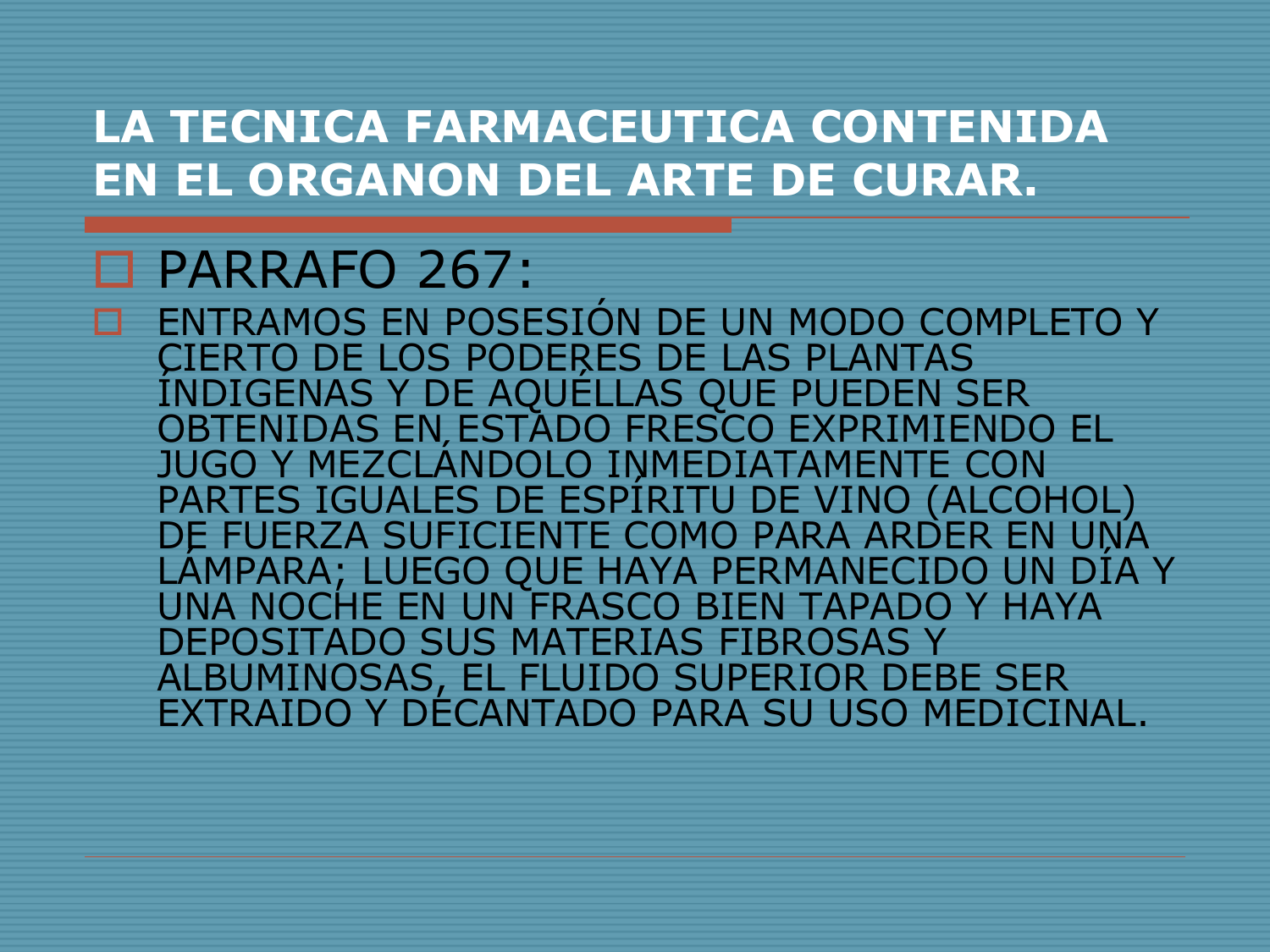**TODA FERMENTACIÓN DEL JUGO VEGETAL HABRÁ SIDO IMPEDIDA AL INSTANTE POR EL ESPÍRITU DE VINO CON QUE HA SIDO MEZCLADO, LO QUE IMPOSIBILITARÁ QUE ELLO OCURRA EN ALGÚN TIEMPO FUTURO, CON LO QUE EL PODER MEDICNAL ÍNTEGRO DEL JUGO VEGETAL SERÁ CONSERVADO (PERFECTO Y SIN DETERIORO ALGUNO) POR SIEMPRE, EN TANTO LA PREPARACIÓN SEA MANTENIDA EN FRASCO BIEN TAPADO Y SOBRE EL TAPÓN SE HAYA PUESTO CERA PARA EVITAR LAEVAPORACIÓN, MANTENIENDOLA AL RESGUARDO DE LA LUZ SOLAR.**

#### **REGLA No. 1 FARMACOPEA POLYGLOTTA**

**EXTRACTOS OBTENIDOS SIN AYUDA DE ALCOHOL, Y PREPARADOS CON PARTES IGUALES DE JUGO Y ALCOHOL.**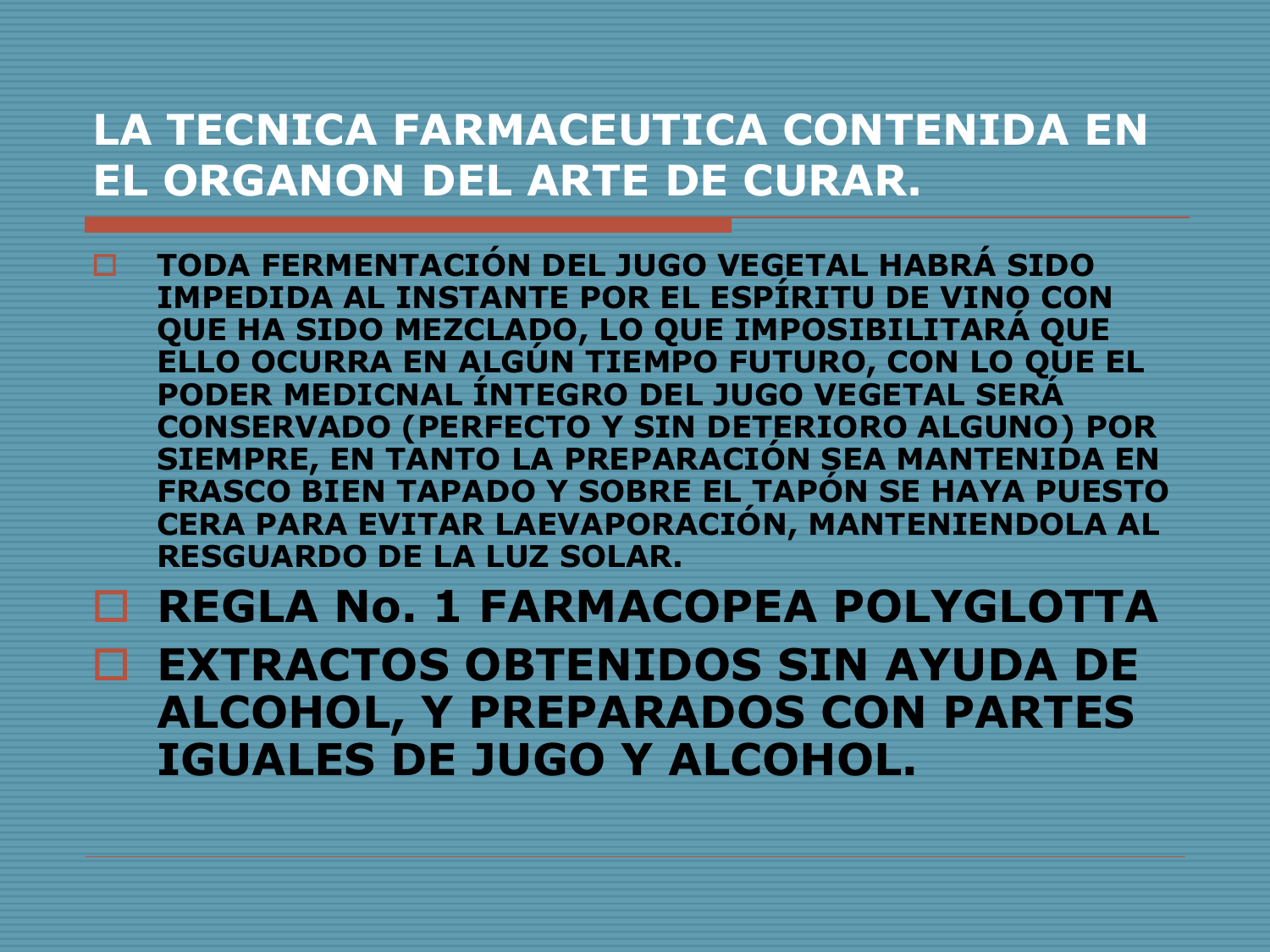- PROCEDIMIENTO: CORTADA EN PEQUEÑOS PEDAZOS LA PLANTA O SUS PARTES Y REDUCIDA CON FUERZA Á UNA PULPA FINA, SERÁ PRENSADA, ENVUELTA EN UNA TELA DE LINO.
- EL JUGO EXPRIMIDO DE LA PLANTA, SE MEZCLARÁ INMEDIATAMENTE CON UNA CANTIDAD IGUAL EN PESO DE ALCOHOL CONCENTRADO (90°.), POR MEDIO DE FUERTES SACUDIDAS.
- ESTA MEZCLA SE DEJA DURANTE OCHO DÍAS EN UN FRASCO BIEN TAPADO, EN UN LUGAR OSCURO Y FRESCO, AGITANDOLO FUERTEMENTE UNA A DOS VECES AL DÍA Y DESPUÉS SE FILTRA.
- LOS EXTRACTOS PREPARADOS SEGÚN LA REGLA 1a. DEBEN SER COMPLETAMENTE CLAROS Y SI ESTUVIERAN ENTURBIADOS SE REFILTRARÁN.
- **EL MISMO PROCEDIMIENTO SE UTILIZA EN LA FARMACOPEA ALEMANA.**
- **EL MISMO PROCEDIMIENTO SE UTILIZA EN LA FARMACOPEA AMERICANA.**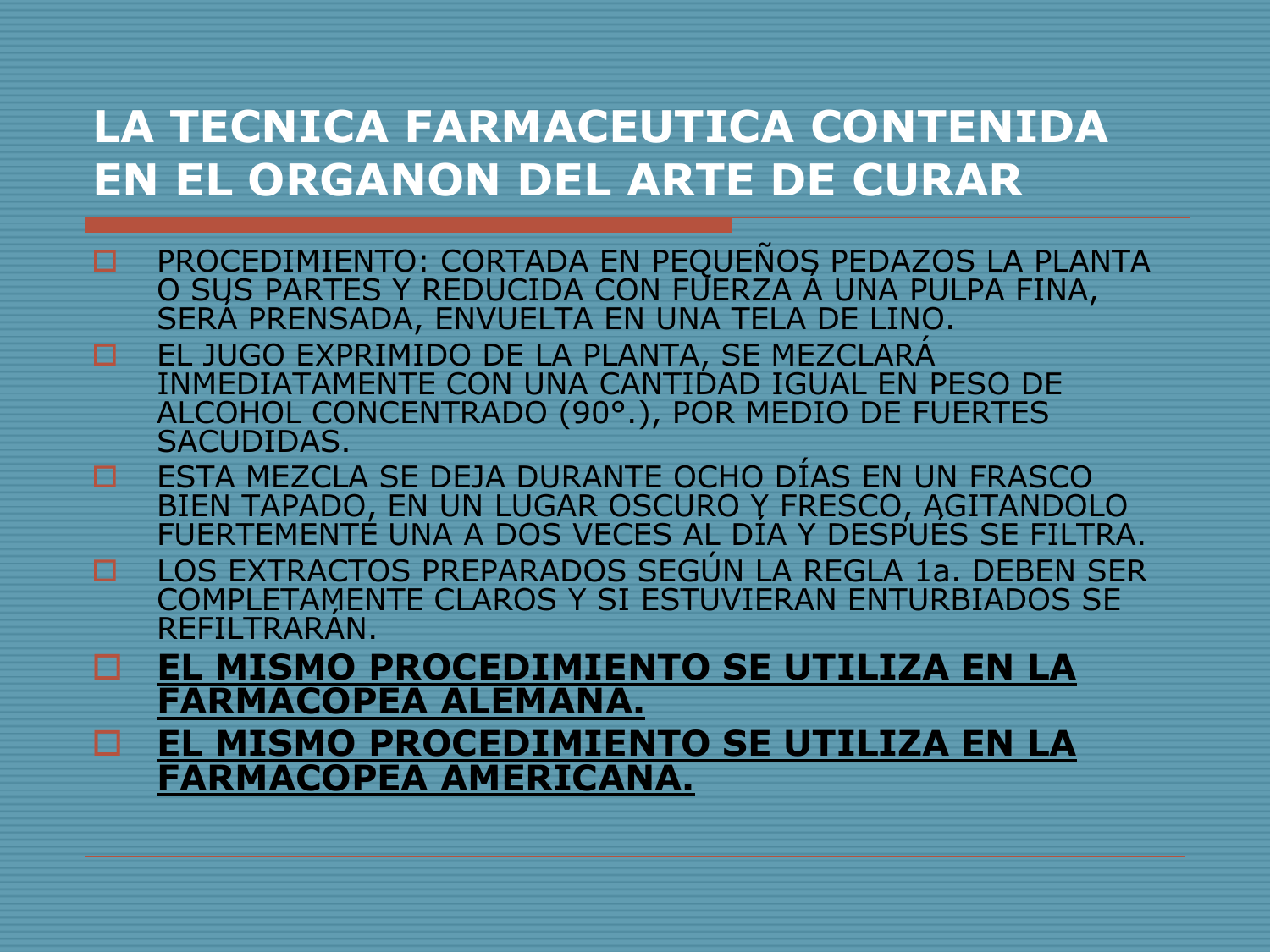- **EL MISMO PROCEDIMIENTO SE UTILIZA EN LA FARMACOPEA MEXICANA**.
- (DR. LUIS G. SANDOVAL)
- **FARMACOPEA HOMEOPATICA.**
- (DRS. FABIAN URIBE Y DR. BENJAMIN JIMENEZ)
- EL DR. URIBE EX AYUDANTE DEL LABORATORIO DE FARMACIA DE LA E. N. M. H.
- EL DR. JIMENEZ AYUDANTE DE FARMACIA DEL HOSPITAL HOMEOPÁTICO DE MÉXICO.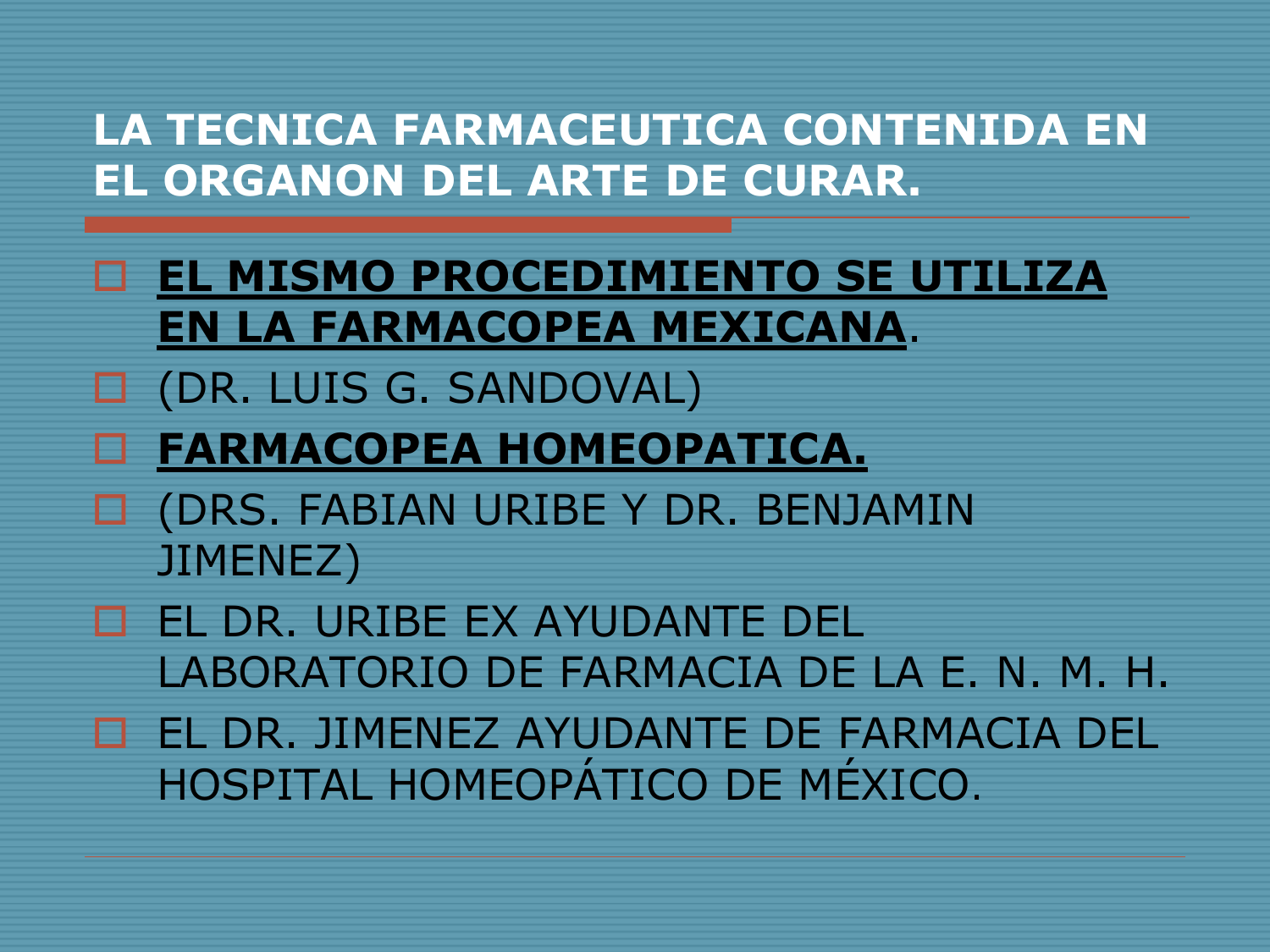- □ SI PONEMOS ATENCIÓN LA PREPARACIÓN QUE ACONSEJA HAHNEMANN DIFIERE MUCHO EN TIEMPO DE LA QUE SE MENCIONA EN LAS FARMACOPEAS ALEMANA, (POLYGLOTTA), FRANCESA, AMERICANA Y MEXICANA.
- EN DONDE ESTÁ LA DISCORDANCIA?
- SE PUEDE ACLARAR TAL DISCREPANCIA HACIENDO MENCIÓN QUE EN 1872 EL DR. WILLMAR SCHWABE PUBLICÓ SU 1a.EDIC.; UNA 2a. VÉRSIÓN DE LA FARMACOPEA ALEMANA APARECIÓ EN 1929;QUEDANDO COMO VERSION OFICIAL EN 1931; MISMA QUE SE RATIFICÓ EN 1935 DURANTE EL CONGRESO HOMEOPÁTICO INTERNACIONAL; DONDE SE ADOPTO PARA HACER LA PREPARACIÓN DE LOS MEDICAMENTOS HOMEOPÁTICOS BASADOS EN LA 9 REGLAS QUE ENUNCIABA EL DR. SCHWABE.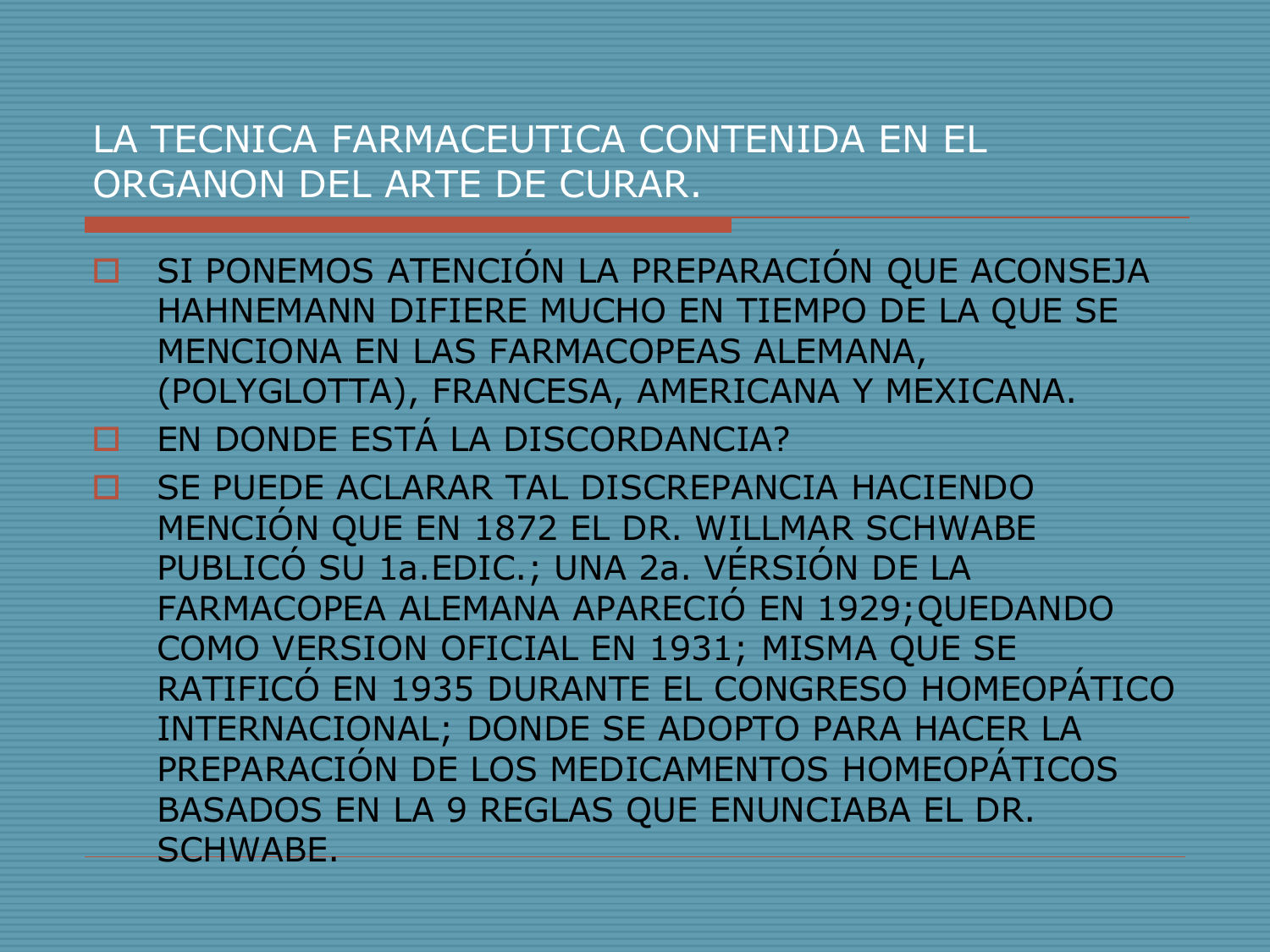- LA ÚLTIMA EDICIÓN DE HOMOPATHISCHES ARZNEIBUCH,
	- VERLAG DR. WILLMAR SCHWABE, KARLSRUHE. ES DE 1946.
- ESTA ULTIMA VERSIÓN HA SIDO TRADUCIDA AL (CASTELLANO) ESPAÑOL.
- ES APARTIR DEL CONGRESO INTERNACIONAL QUE ESTA FARMACOPEA RECIBE TAMBIÉN EL NOMBRE DE "POLYGLOTTA".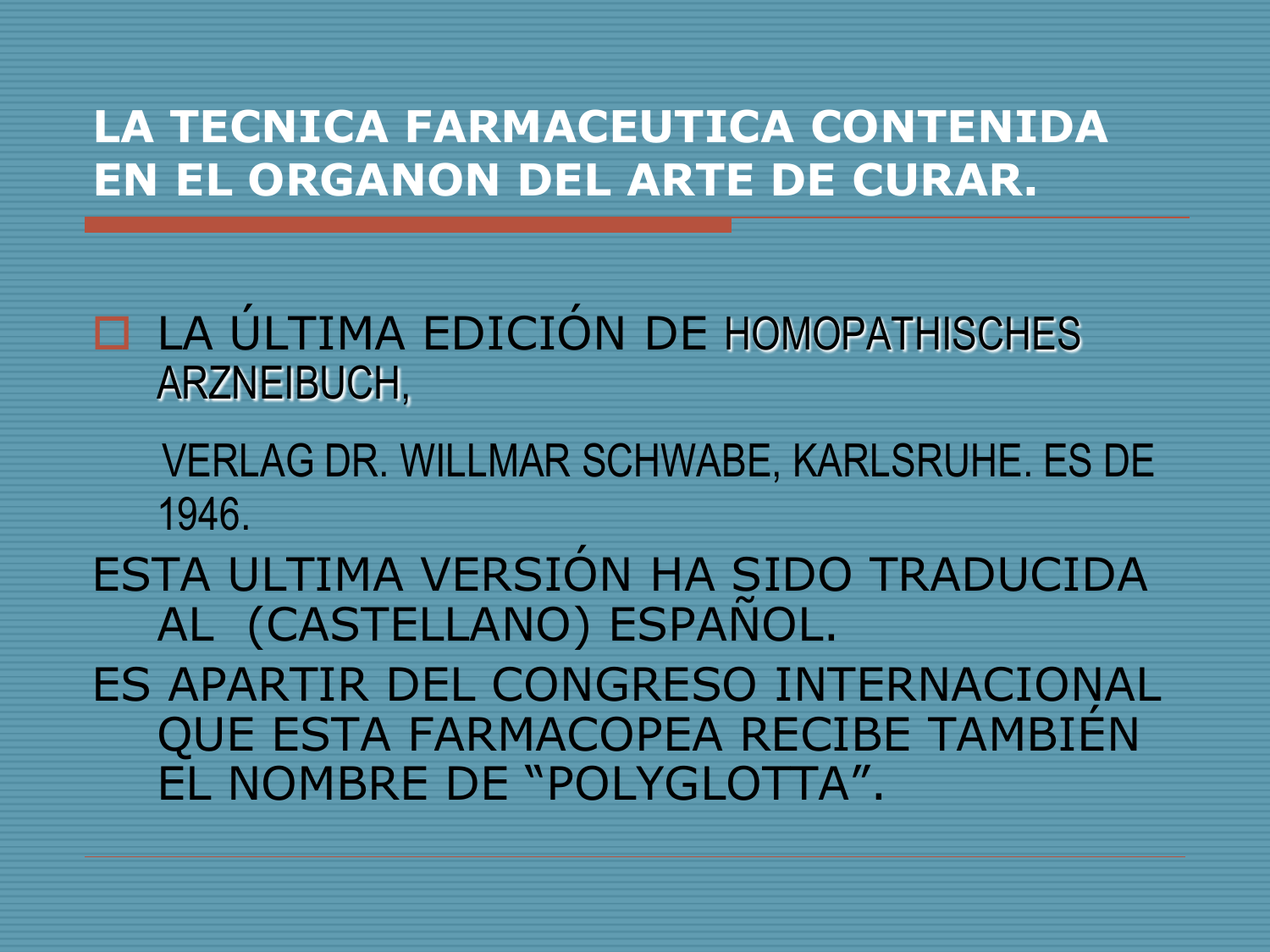**THE HOMEOPATHIC PHARMACOPOEIA OF THE UNITED STATES** APARECIÓ EN SU 1a. ED. EN 1897; LA 6a.ED. BOSTON, OTIS CLAPP & SON, EN 1954; LA 7a. EN 1964. PUBLICADAS BAJO LA DIRECCIÓN DEL COMITÉ DE FARMACOPEAS DEL INSTITUTO AMERICANO DE HOMEOPATÍA. A PARTIR DE LA 5a.ED. DE 1938 FUE INCORPORADA POR LA "FOOD, DRUG AND COSMETIC ACT", DEL GOBIERNO DE LOS ESTADOS UNIDOS.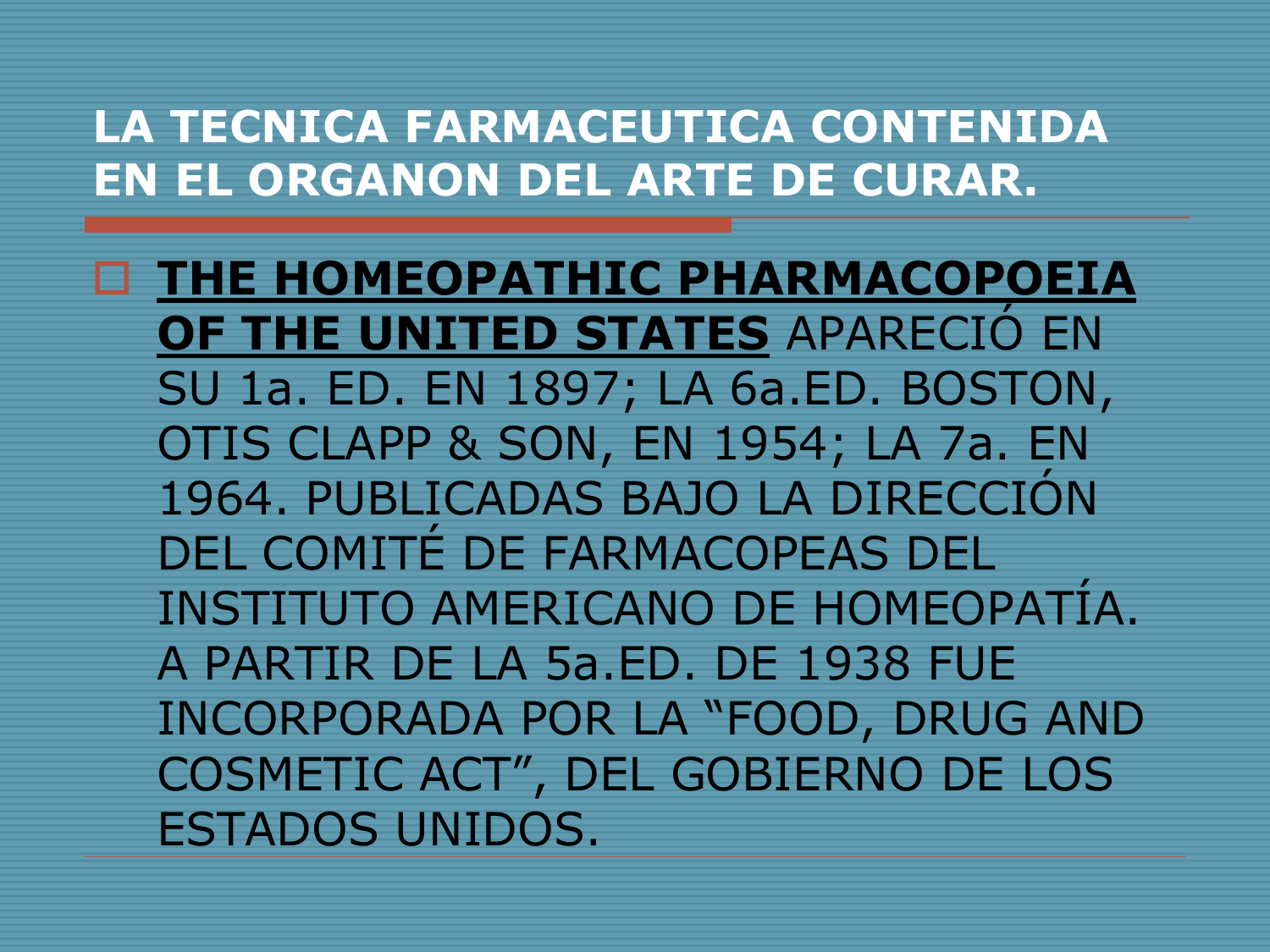- FARMACOPEAS HOMEOPATICAS FRANCESAS.
- LA PRIMERA FUE EL CODEX DE MEDICAMENTOS HOMEOPÁTICOS DE WEBER, PUBLICADO EN 1854.
- **LUEGO LA FARMACOPEA DE JHAR ET CATELLAN,** 1a.ED.1862.
- DESPUÉS APARECIÓ LA PHARMACOPÉE HOMEOPATHIQUE FRANCAISE, DE ECALLE, BAILLIÉRE, 1898.
- EL DECRETO DEL 21-12-48 CODIFICA LAS PREPARACIONES HOMEOPÁTICAS.
- **EL CODEX O PHARMACOPÉE FRANCAISE, 8a.ED.** 1965, INCLUYE LA HOMEOPATÍA.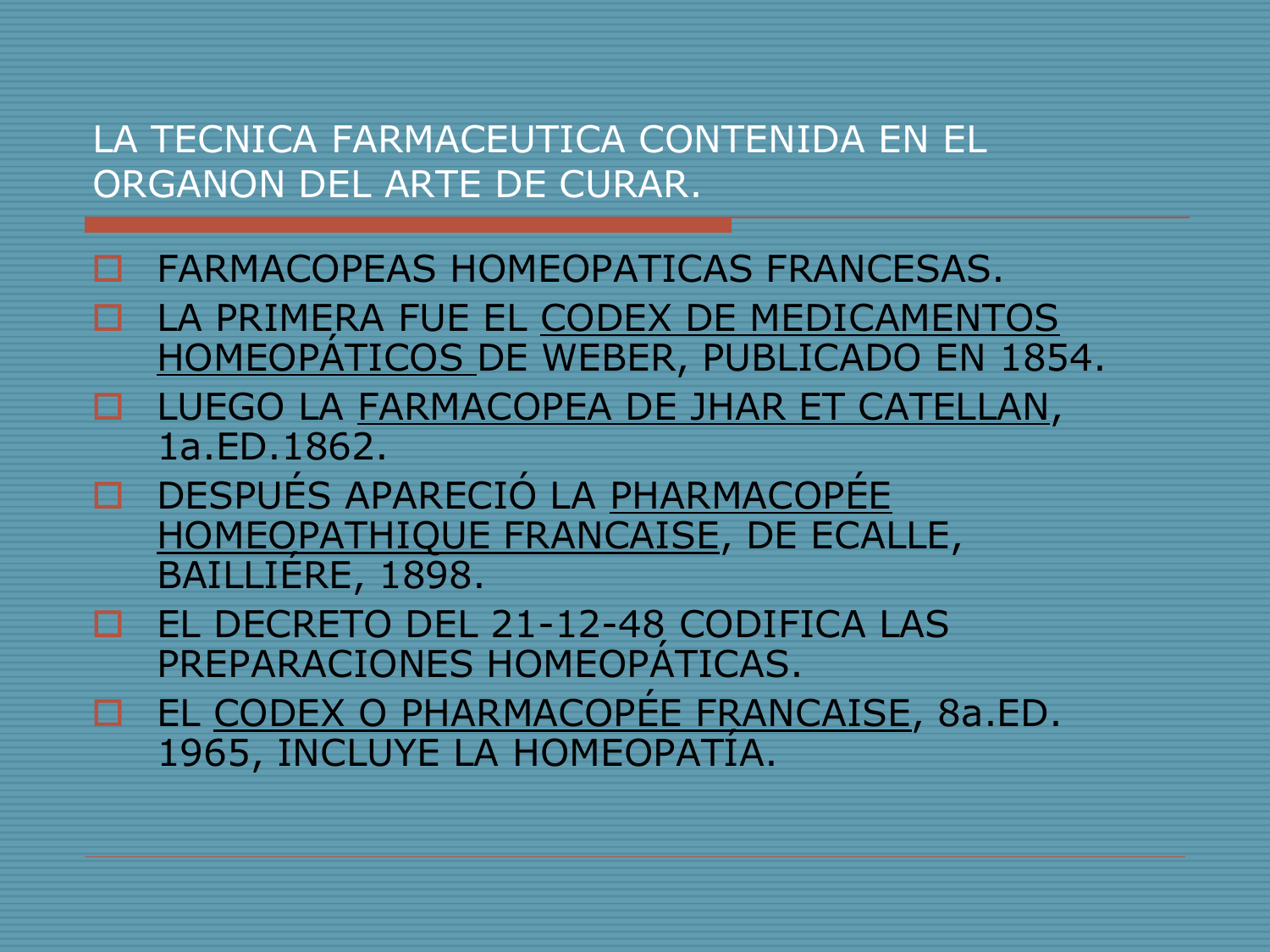- **E FARMACOPEA HOMEOPÁTICA MEXICANA, DE EL DR. LUIS** G. SANDOVAL, 1942. (E. L. H. M.)
- EN 1957 LA SECRETARÍA DE SALUD PÚBLICA NOMBRA UNA COMISIÓN RELACIONADA CON EL ESTUDIO DE LA CREACIÓN DE LA FARMACOPEA HOMEOPÁTICA INTERNACIONAL (DR. DAVID FLORES TOLEDO).
- FARMACOPEA HOMEOPATICA DE LOS ESTADOS UNIDOS<br>MEXICANOS 1a. ED. 1985, CON LA SEÇRETARIA DE MEXICANOS 1a. ED. 1985, CON LA SECRETARIA DE<br>SALUBRIDAD Y ASISTENCIA (DIRECCIÓN GENERAL DE CONTROL DE INSUMOS PARA LA SALUD) COMO COORDINADORA SE INTEGRA UNA NUEVA COMISIÓN DE ESTUDIOS QUE NACE EL 25 DE FEBRERO DE 1985.
- EN EL AÑO 2007 SE PUBLICA LA SEGUNDA EDICIÓN DE LA FARMACOPEA HOMEOPÁTICA DE LOS ESTADOS UNIDOS MEXICANOS. (FHOEUM) QUEDANDO COMO UNA COMISIÓN PERMANENTE DE COSULTAS Y ASESORIAS.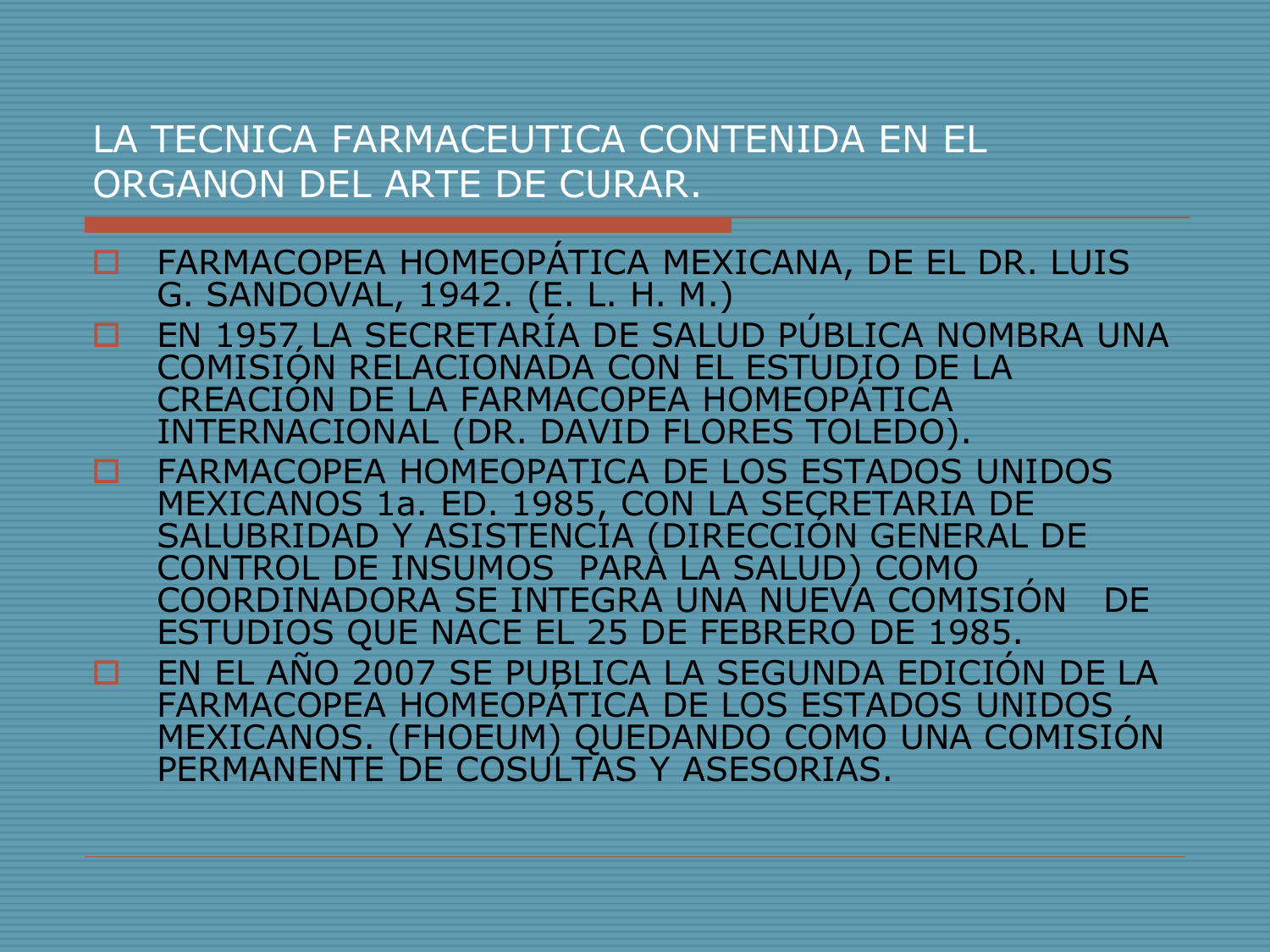- HAHNEMANN CONTINUA OFRECIENDO COMO SE PUEDEN PREPARAR LOS MEDICAMENTOS HOMEOPATICOS:
- AUN CUANDO PARTES IGUALES DE ALCOHOL Y DE JUGO RECIÉN EXPRIMIDO ES, CORRIENTEMENTE, LA PROPORCIÓN MÁS ADECUADA PARA QUE SE FORME EL DEPÓSITO DE LAS MATERIAS FIBROSAS Y ALBUMINOSAS, SIN EMBARGO PARA AQUELLAS PLANTAS QUE CONTIENEN MUCOSIDAD ABUNDANTE Y ESPESA (POR EJEMPLO **"SYMPHYTUM OFFICINALE", " VIOLA TRICOLOR"**) O LAS QUE CONTIENEN ALBUMEN EN EXCESO( POR EJEMPLO: "**AETHUSA CYNAPIUM", "SOLANUM NIGRUM" ETC.)** REQUERIRÁN PARA TAL FIN UNA PROPORCIÓN DOBLE DE ALCOHOL. REGLA No. 2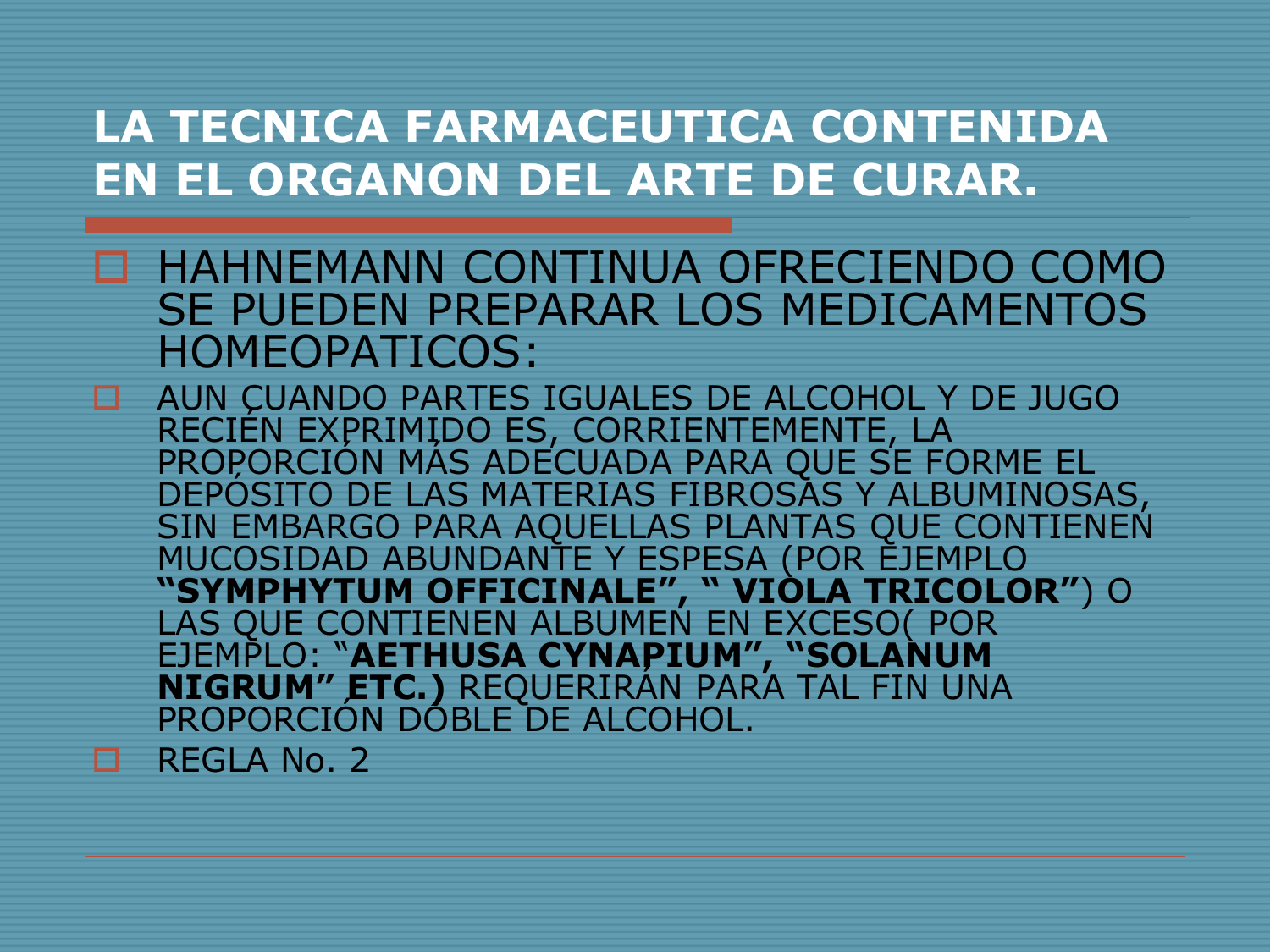EXTRACTOS PREPARADOS CON PARTES IGUALES EN PESO DE JUGO RESULTANTE Y ALCOHOL DE 90° HECHA LA DETERMINACIÓN DE LA CANTIDAD DE JUGO CONTENIDO EN LA PLANTA SE AÑADIRÁ A LA MASA DE ESTA EL RESTO DEL ALCOHOL, DE MANERA QUE LAS PARTES EN PESO DE ALCOHOL SEA IGUALES A LAS DEL JUGO RESULTANTE. SE MEZCLARÁ EL TODO MUY BIEN AGITANDO FUERTEMENTE Y SE GUARDARÁ EN MACERACIÓN EN UN SITIO APROPIADO DURANTE 8 A 14 DÍAS, SACUDIENDO EL FRASCO DIARIAMENTE. DESPUÉS SE PRENSA Y PASADOS ALGUNOS DÍAS SE FILTRA.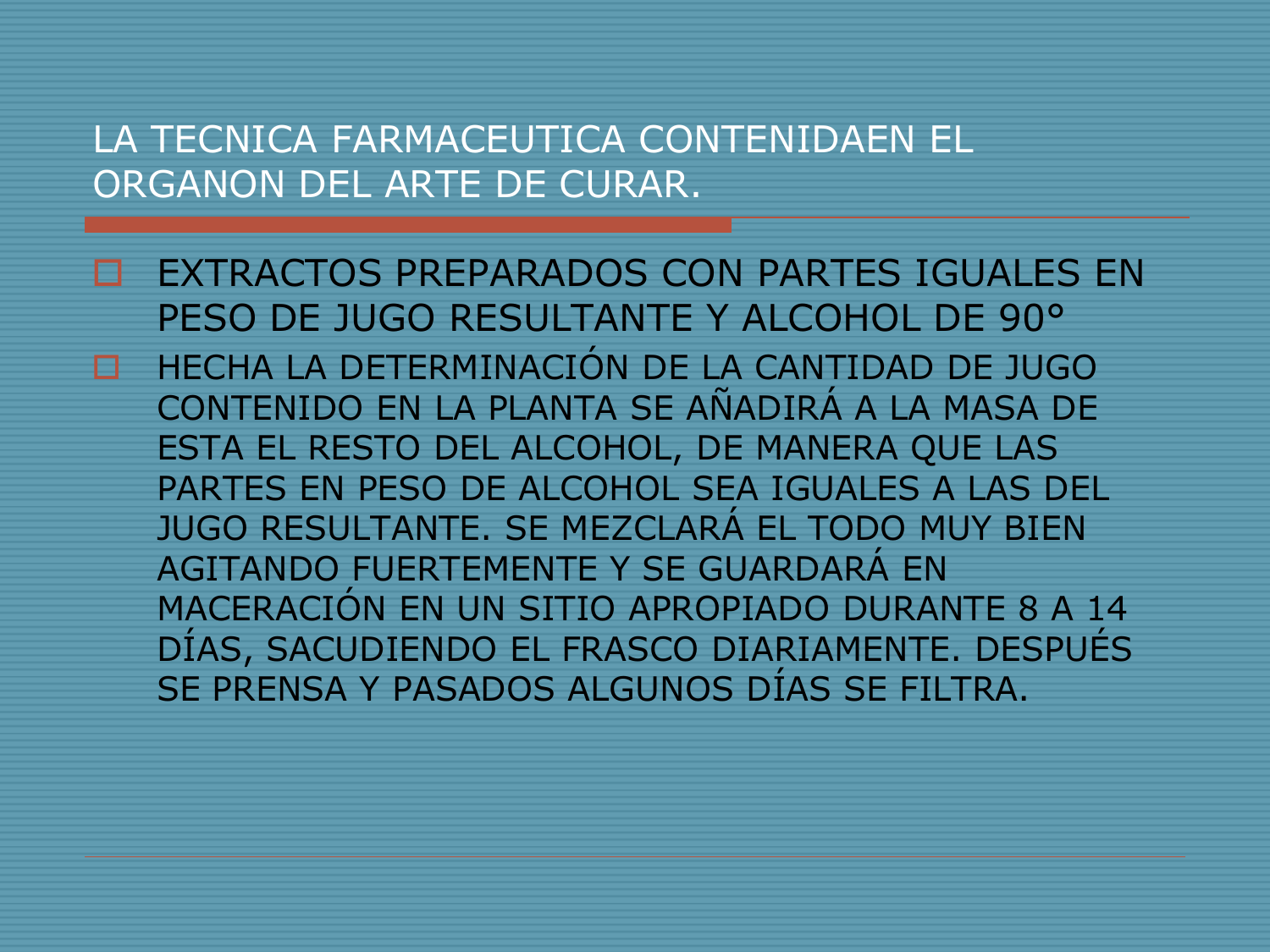- HAHNEMANN CONTINUA REFIRIENDO EN LA NOTA **144** DEL **PARRAFO 267** COMO PREPARAR LOS MEDICAMENTOS:
- PLANTAS QUE TIENEN MUY POCO JUGO COMO "OLEANDER", "BUXUS", "TAXUS", "LEDUM", "SABINA" ETC.ETC. DEBEN SER PRIMERO MACHACADAS HASTA VOLVERLAS UNA MASA HÚMEDA Y FINA Y LUEGO AGITADAS CON UNA CANTIDAD DOBLE DE ALCOHOL, A FIN DE QUE EL JUGO PUEDA COMBINARSE CON ÉL Y, AL RESULTAR ASÍ EXTRACTADO POR EL ALCOHOL, SER EXTRAIDO POR PRESIÓN; ÉSTE ÚLTIMO, UNA VEZ DESECADO,PUEDE SER LLEVADO CON AZÚCAR DE LECHE A LA MILLONÉSIMA TRITURACIÓN Y LUEGO SER DILUIDO Y "POTENTIZADO".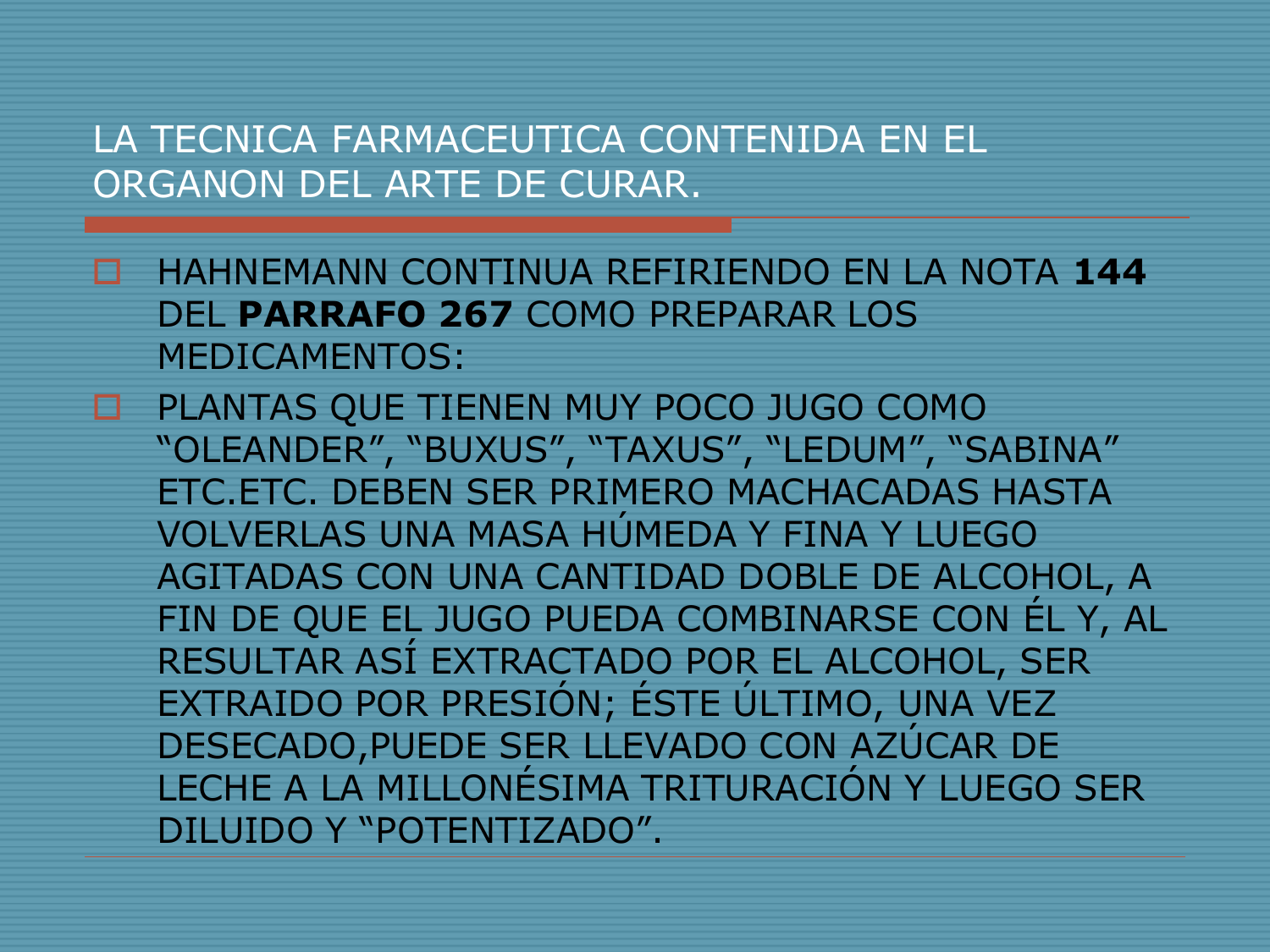#### REGLA No.3

EXTRACTOS PREPARADOS CON DOS TERCERAS PARTES DE ALCOHOL CONCENTRADO. □ SE PESARA CON CUIDADO LA PLANTA, O UNA O MAS DE SUS PARTES, FINAMENTE CORTADAS. LUEGO SE TOMA DEL ALCOHOL CONCENTRADO DOS TERCERAS PARTES DEL PESO RESULTANTE, SE HUMEDECE PERFECTAMENTE LA PLANTA CORTADA, CÓN EL ALCOHOL COMO SI SE FUERA A HACER<br>UNA PULPA ESPESA, Y SE MACHACA FUERTEMENTE. SE AÑADE<br>DESPUÉS EL ALCOHOL RESTANTE, SE AMASA EL TODO MUY BIEN Y SE PRENSA ENVUELTO EN UNA TELA DE LINO. EL<br>EXTRACTO RESULTANTE SE FILTRARÁ, DESPUÉS DE HABERLO TENIDO PREVIAMENTE EN UN FRASCO BIEN TAPADO DURANTE<br>OCHO DÍAS EN UN SITIO OSCURO Y FRESCO.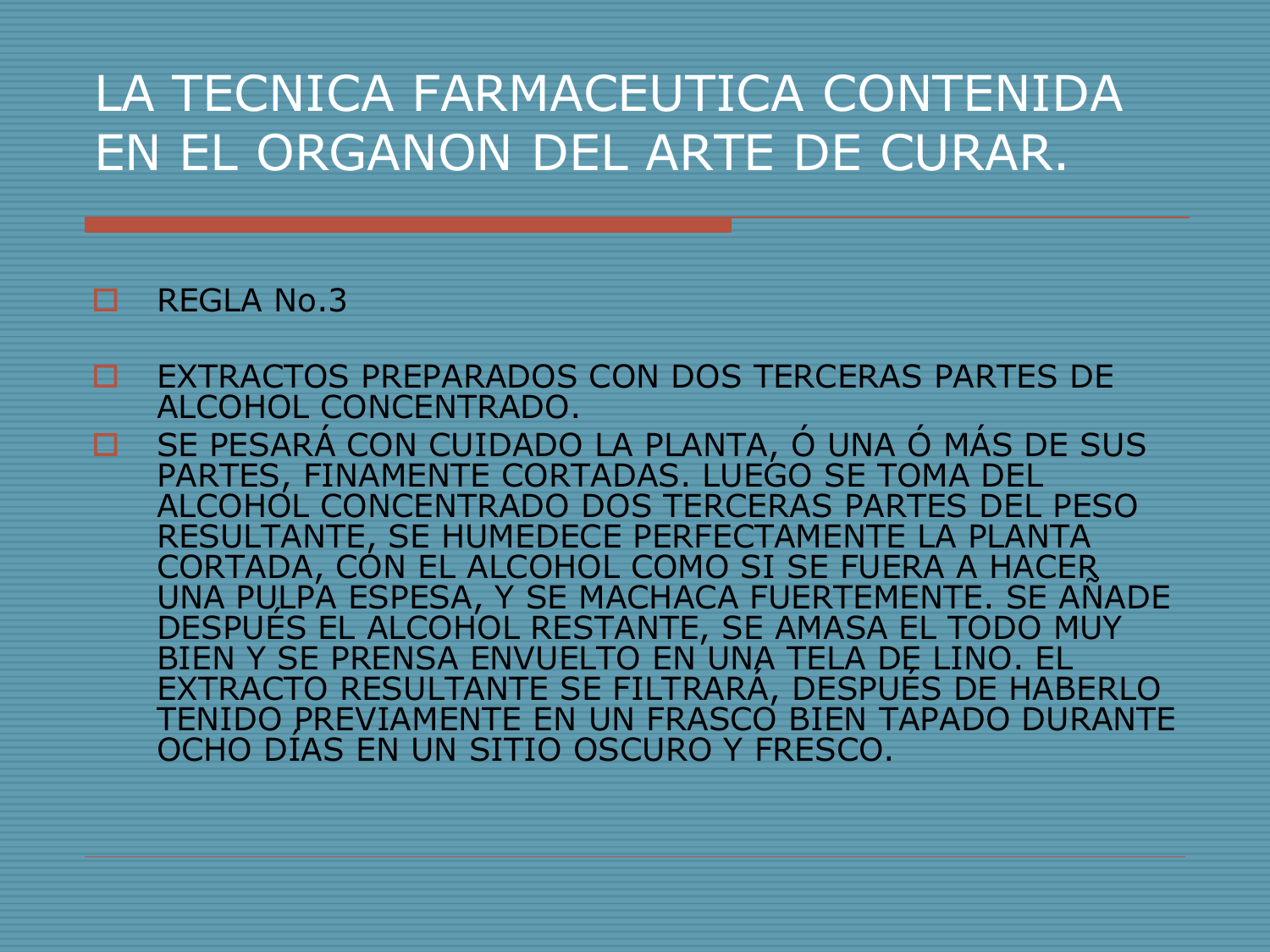#### PARRAFO 268.

 A LAS PLANTAS EXÓTICAS, CORTEZAS, SEMILLAS, Y RAICES QUE NO PUEDAN SER OBTENIDAS EN ESTADO FRESCO, EL MÉDICO SENSIBLE JAMÁS SE CONFIARÁ ADMITIENDOLAS EN FORMA PULVERIZADA, SINO QUE ES SU DEBER CONVENCERSE PRIMERO A SÍ MISMO DE SU GENUINIDAD EN SU ESTADO CRUDO E ÍNTEGRO ANTES DE EMPLEARLAS MEDICINALMENTE.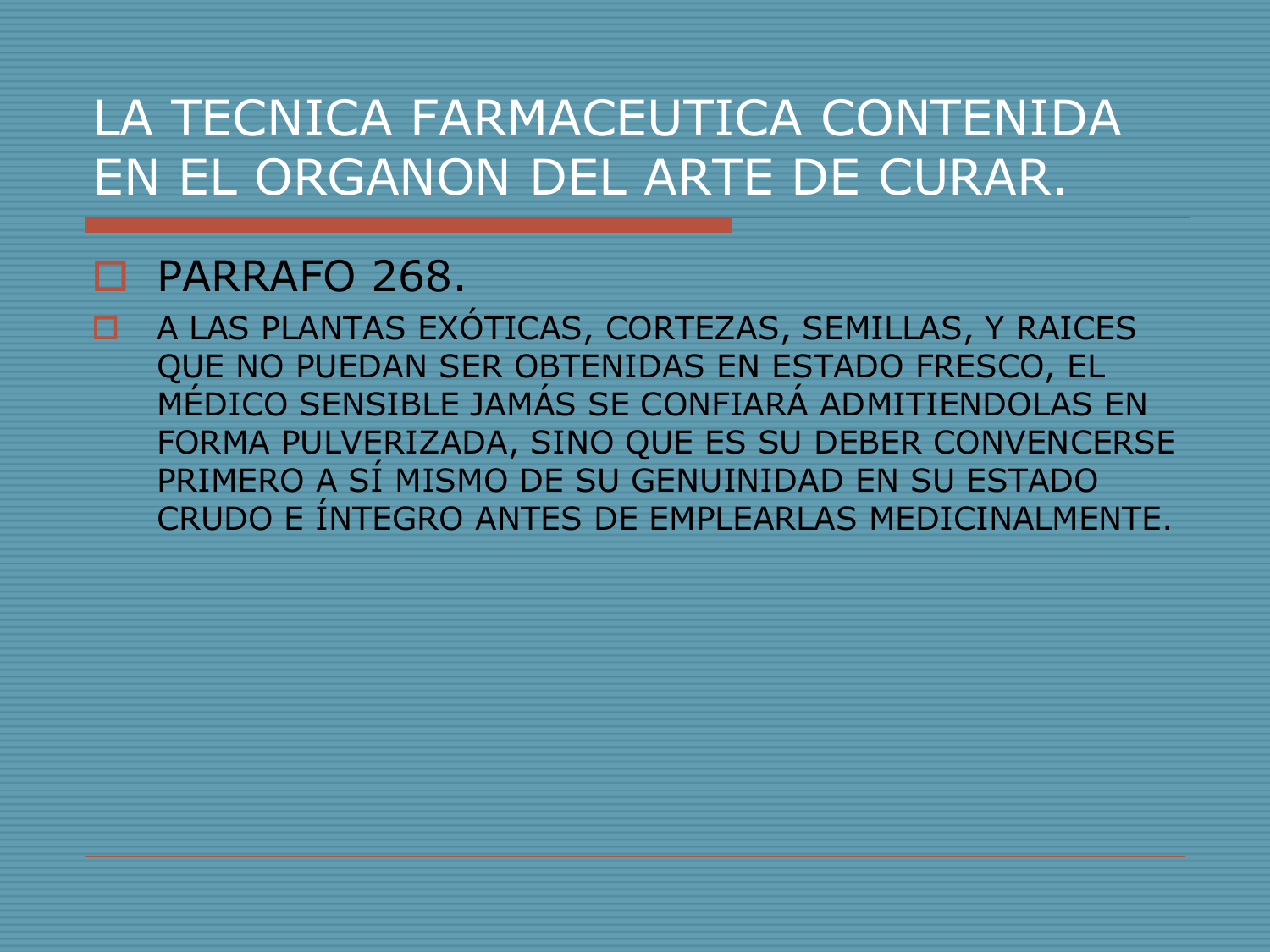- REGLA No. 4
- TINTURAS PREPARADAS CON 10 PARTES EN PESO DE ALCOHOL.
- SE UTILIZA PARA TINTURAS PREPARADAS CON VEGETALES SECOS Y ANIMALES FRESCOS ( EN QUE PARAGRAFO DICE ESTO?)
- EL PARRAFO 268 NOS DICE COMO PRESERVAR LOS ANIMALES Y PLANTAS SECOS PERO NO DICE COMO PREPARARLOS.
- EL PARRAFO 269 NOS HABLA DE DINAMIZACIÓN, TRITURACÓN, Y SUCUSIÓN.
- LAS FARMACOPEAS NOS HABLAN DE UNA REGLA No. 5 QUE LA DIVIDEN EN **A** Y **B**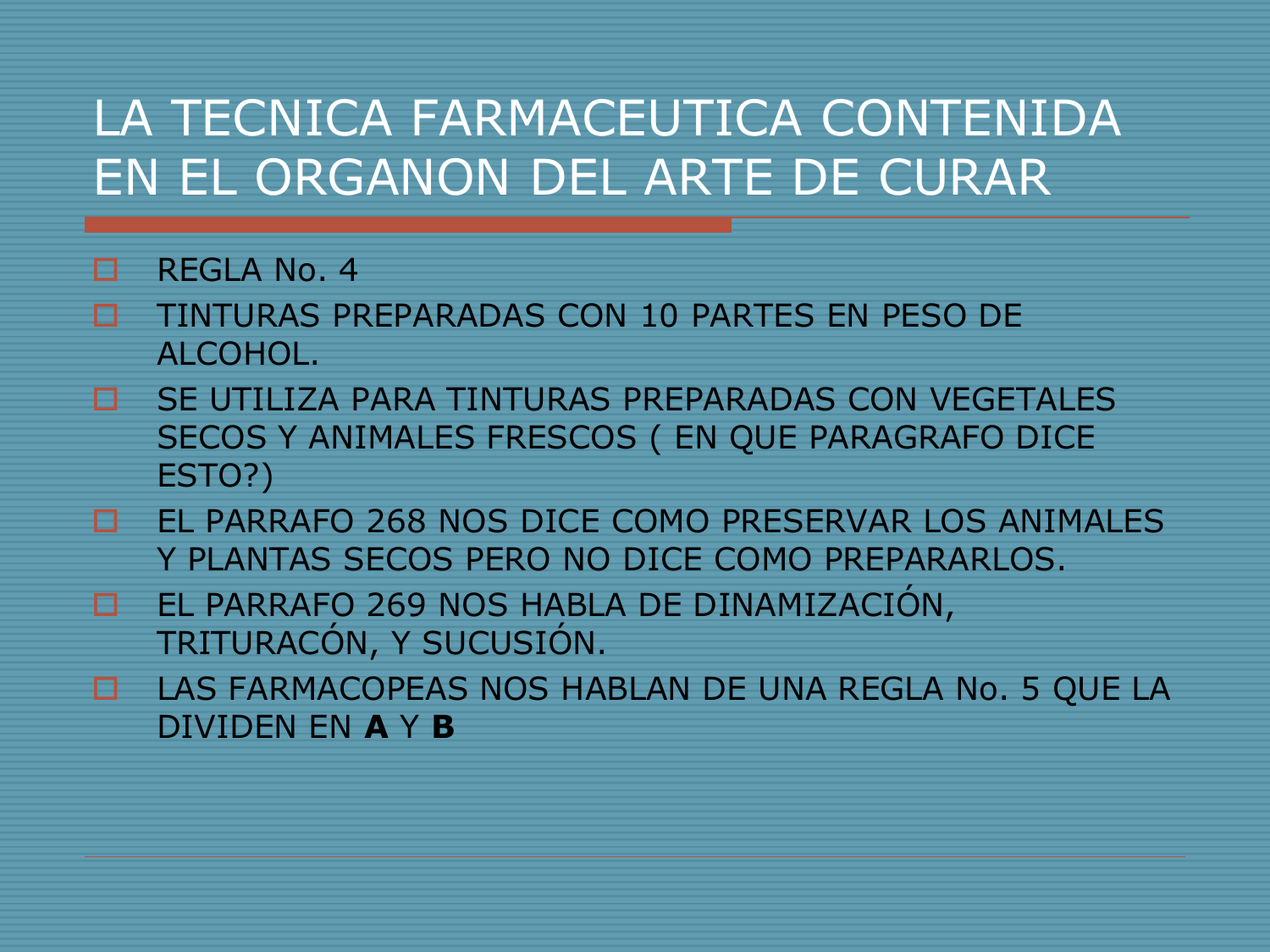- LA REGLA 5A. ES PARA SOLUCIONES ACUOSAS CON CANTIDAD DE FUERZA MEDICAMENTOA DE 1/10 LA REGLA 5B. ES PARA SOLUCIONES ACUOSAS CON CANTIDAD DE FUERZA MEDICAMENTOSA DE 1/100
- □ PERO AUN MÁS HAY UNA REGLA 6, QUE SE DIVIDE DE IGUAL FORMA EN **A** Y **B**
- LA REGLA 6A ES PARA SOLUCIONES ALCOHOLICAS
- CON CANTIDAD DE FUERZA MEDICAMENTOSA 1/10
- LA REGLA 6B ES PARA SOLUCIONES ALCOHOLICAS
- CON CANTIDAD DE FUERZA MEDICAMENTOSA 1/100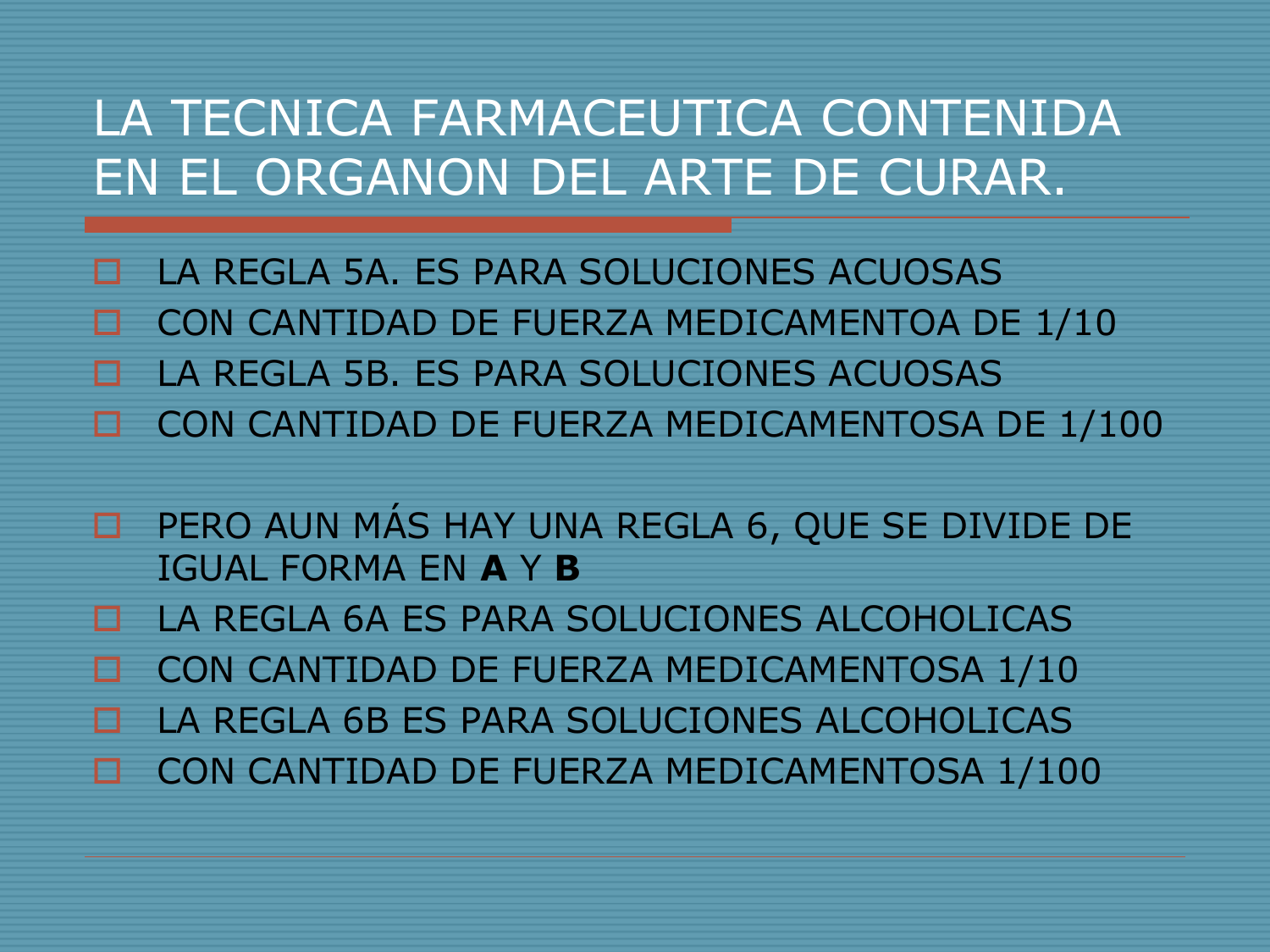### □ PARRAFO 270

- ESTE ES UN PARRAFO POR DEMAS CONTROVERSIAL AQUÍ EXPLICO POR QUE:
- HAHNEMANN ESCRIBE LO SIGUIENTE.
- A FIN DE LOGRAR DEL MEJOR MODO POSIBLE ESTE DESARROLLO DE PODER, UNA MÍNIMA PORCIÓN DE LA SUSTANCIA A SER DINAMIZADA, DIGAMOS:
- A) UN GRANO\*, ES TRITURADO DURANTE TRES HORAS CON TRES PARTIDAS DE UN CENTENAR DE GRANOS, CADA UNA, DE AZÚCAR DE LECHE DE ACUERDO CON EL MÉTODO DESCRITO EN LA NOTA(150) HASTA ALCANZAR LA RELACIÓN DE UN MILLONÉSIMO, EN FORMA DE POLVO.
- **E \*GRANO: 1 GRANO PESO MED. NÜREMBERG EQUIVALE 0.062** GR. 0.851 GR. DE AUSTRIA; 0.958 GR. DE PESO TROY INGLES.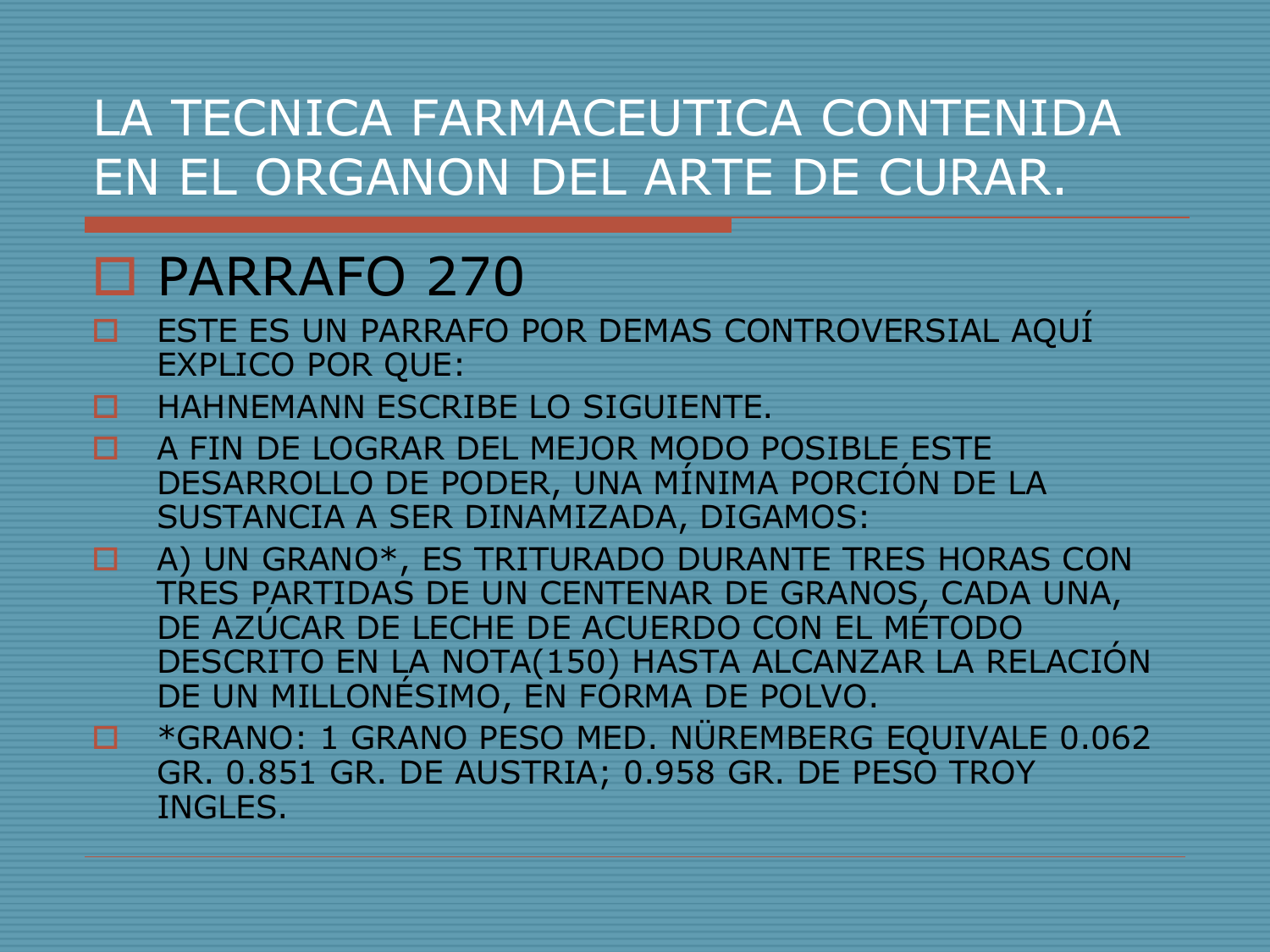#### **NOTA 150 AL PARRAFO 270**

 UN TERCIO DE UN CENTENAR DE GRANOS DE AZÚCAR DE LECHE ES COLOCADO DENTRO DE UN MORTERO DE PORCELANA VIDRIADA CUYO FONDO HAYA SIDO DESGASTADO PREVIAMENTE RESTREGANDOLO CON ARENA FINA Y HÚMEDA.

 **REGLA 7** TRITURACION DE SUBSTANCIAS SECAS.

 SEGÚN LA ESCALA CENTESIMAL, SE TRITURA 1 GRAMO DE LA SUBSTANCIA MEDICAMENTOSA CON 99 GRAMOS DE AZÚCAR DE LECHE, PARA LA PRIMERA TRITURACIÓN CENTESIMAL.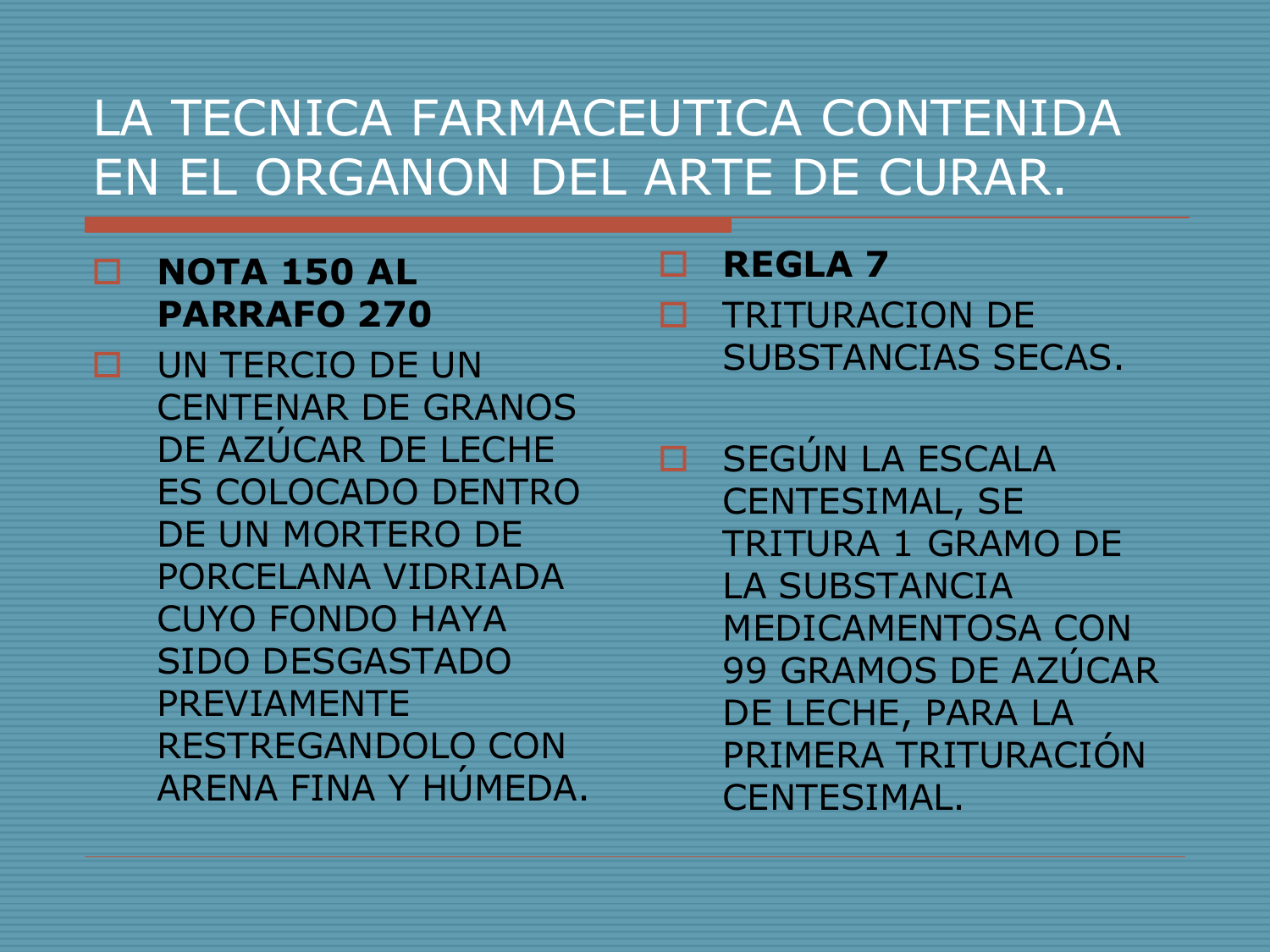SOBRE ESTE POLVO SE PONE UN GRANO DE LA DROGA EN FORMA DE POLVO QUE HA DE SER TRITURADA (UNA GOTA DE MERCURIO METÁLICO, DE PETRÓLEO, ETC). EL AZÚCAR DE LECHE QUE SE USE PARA LA DINAMIZACIÓN DEBERÁ SER DE ESA CALIDAD, ESPECIAL EN CUANTO A PUREZA, QUE CRISTALIZA EN FIBRAS Y QUE ES PROVISTA EN FORMA DE BARRAS EXTENSAS.

 EL AZÚCAR DE LECHE SE DIVIDE EN TRES PARTES IGUALES. SE PONE LA PRIMERA TERCERA PARTE EN UN MORTERO DE PORCELANA, SE DAN ALGUNAS FROTACIONES PARA TAPAR LOS POROS DEL MORTERO, SE MEZCLA LA SUBSTANCIA MEDICAMENTOSA CON EL AZÚCAR DE LECHE Y SE TRITURA LA MEZCLA CON FUERZA UNIFORME POR ESPACIO DE SEIS MINUTOS;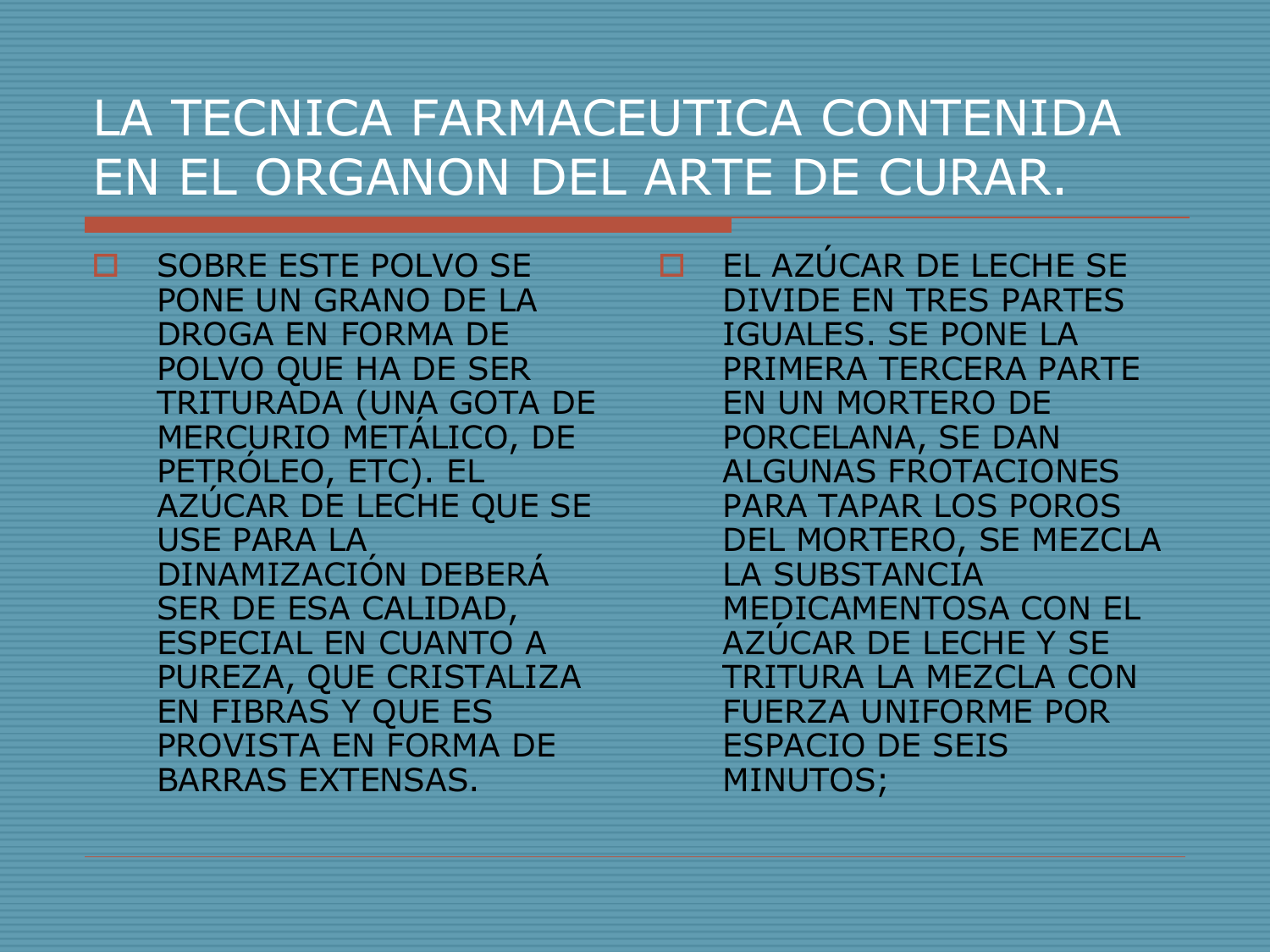SE MEZCLAN DURANTE UN MOMENTO LA MEDICINA Y EL POLVO MEDIANTE UNA<br>ESPÁTULA DE PORCELANA Y SE LOS TRITURA CON CIERTA ENERGÍA DURANTE SEIS A SIETE MINUTOS CON LA EXTREMIDAD DESGASTADA DEL MAJADERO DEL MORTERO.

 SE RASPA DESPUÉS LO TRITURADO DURANTE CUATRO MINUTOS Y SE TRITURA POR SEGUNDA VEZ LO REUNIDO DURANTE SEIS MINUTOS CON FUERZA UNIFORME. SE RASPA DE NUEVO DURANTE CUATRO MINUTOS LO<br>TRITURADO Y REUNIDO SE AÑADE LA SEGUNDA TERCERA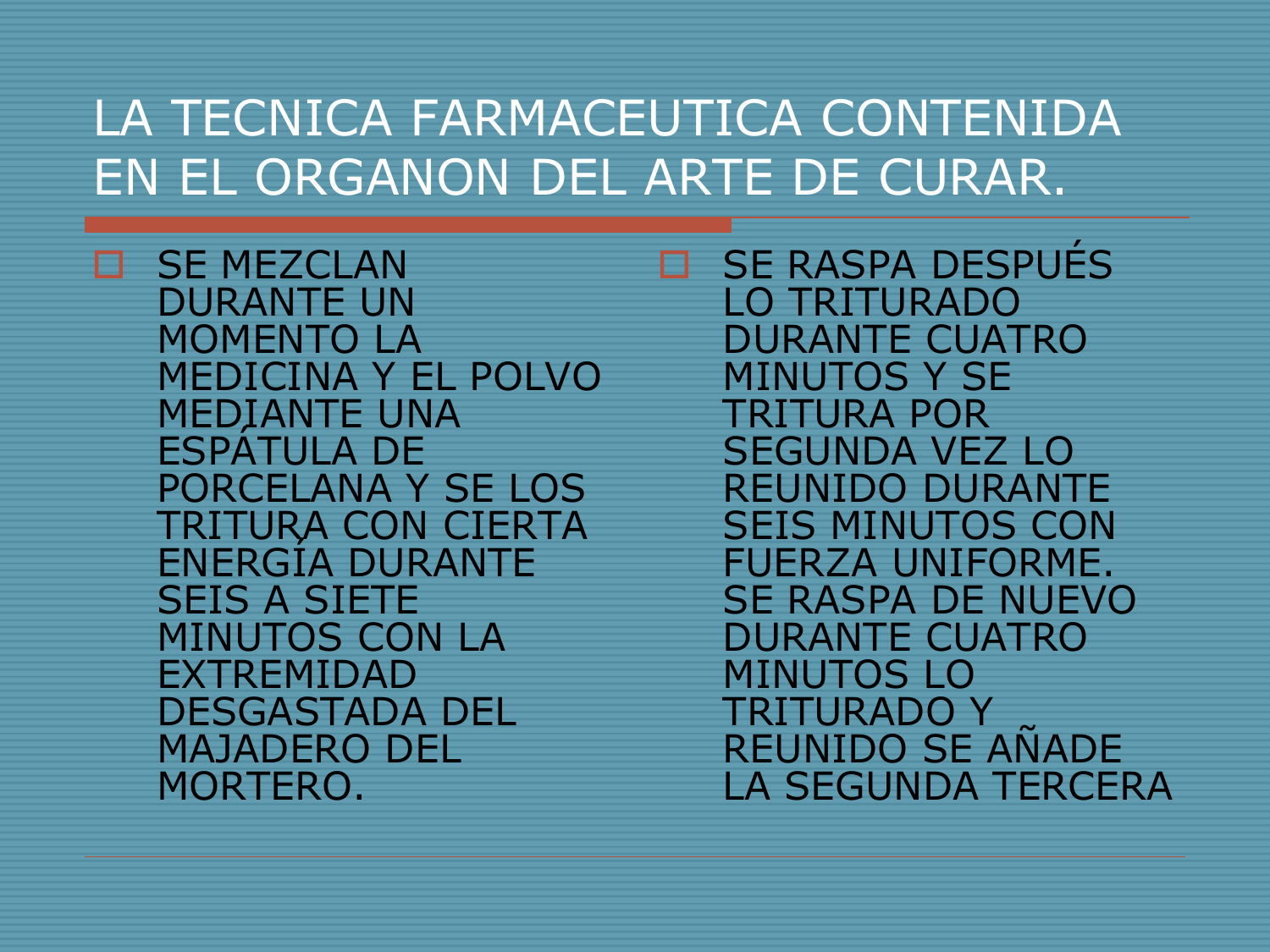LUEGO SE RASPA LA MASA DEL FONDO DEL MORTERO Y DEL MAJADERO DURANTE TRES A CUATRO MINUTOS A FIN DE PROCURAR LA HOMOGENEIDAD. LUEGO SE TRITURA DEL MODO ANTERIOR, DURANTE 6- 7 MINUTOS SIN AGREGAR ALGO, NUEVAMENTE SE QUITA MEDIANTE

**TERCERA PARTE DEL<br>AZUCAR DE LECHE; SE** TRITURA POR ESPACIO DE SEIS MINUTOS CON FUERZA IGUAL; SE RASPA DESPUÉS LO TRITURADO DURANTE CUATRO MINUTOS Y SE REPITE OTRA VEZ<br>EL TRITURADO Y EL RASPADO; SE AÑADE<br>POR FIN LA ÚLTIMA<br>TERCERA PARTE DEL AZÚCAR DE LECHE Y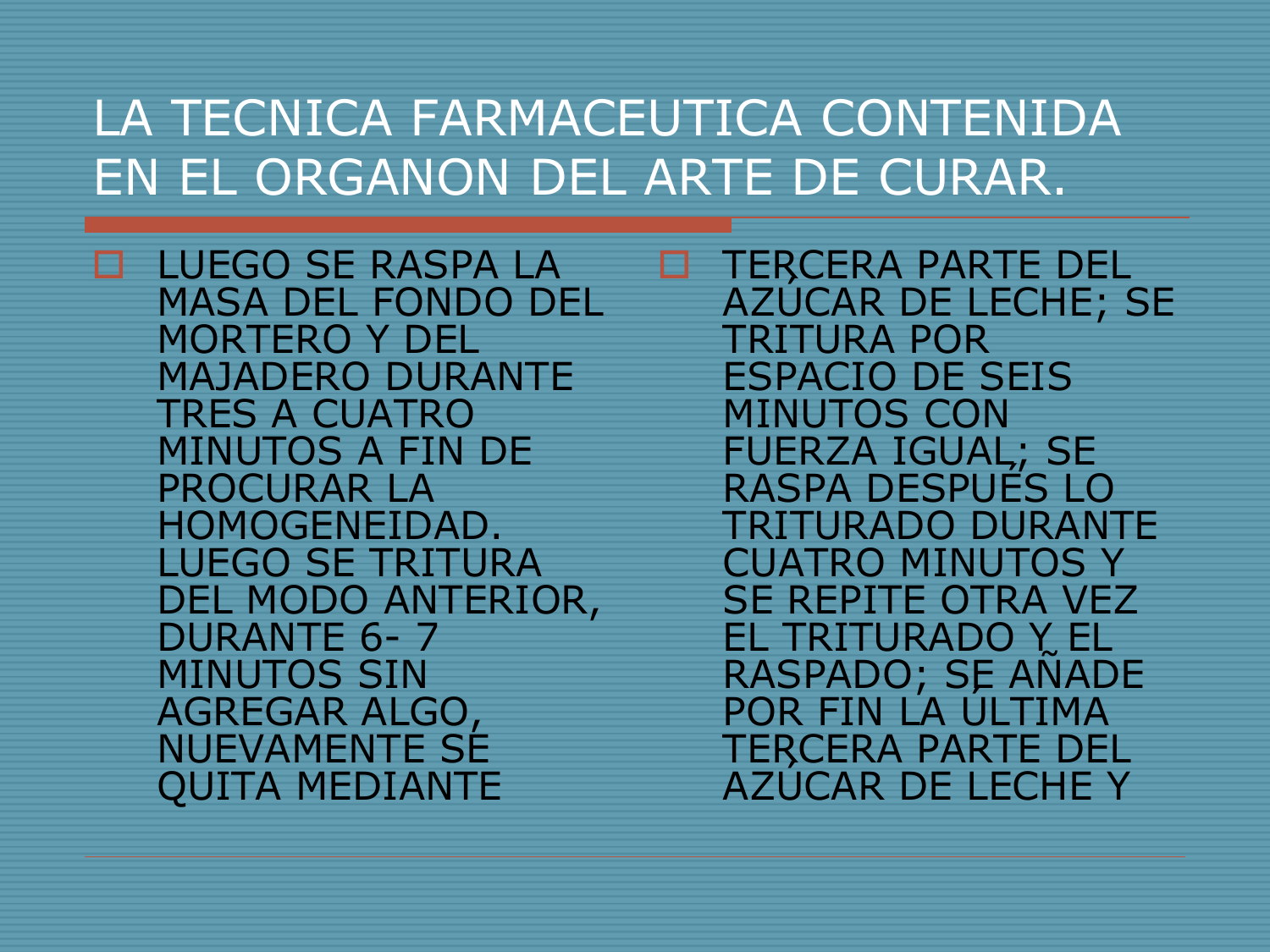- RASPADO DURANTE 3- 4 MINUTOS LO ADHERIDO AL MORTERO Y AL MAJADERO.
- **ENDEPENDADE SEGUNDO TERCIO DE** AZÚCAR DE LECHE, SE LE MEZCLA MEDIANTE<br>ESPÁTULA Y SE LE TRITURA NUEVAMENTE DURANTE 6-7 MINUTOS, A<br>CONTINUACIÓN SE

 SE SIGUE TRITURANDO Y RASPANDO DEL MISMO MODO PARA FINALIZAR LA<br>OPERACIÓN.

PARA PREPARAR<br>PUES UNA TRITURACIÓN, SE PRECISA UNA HORA<br>DE MANIPULACIÓN.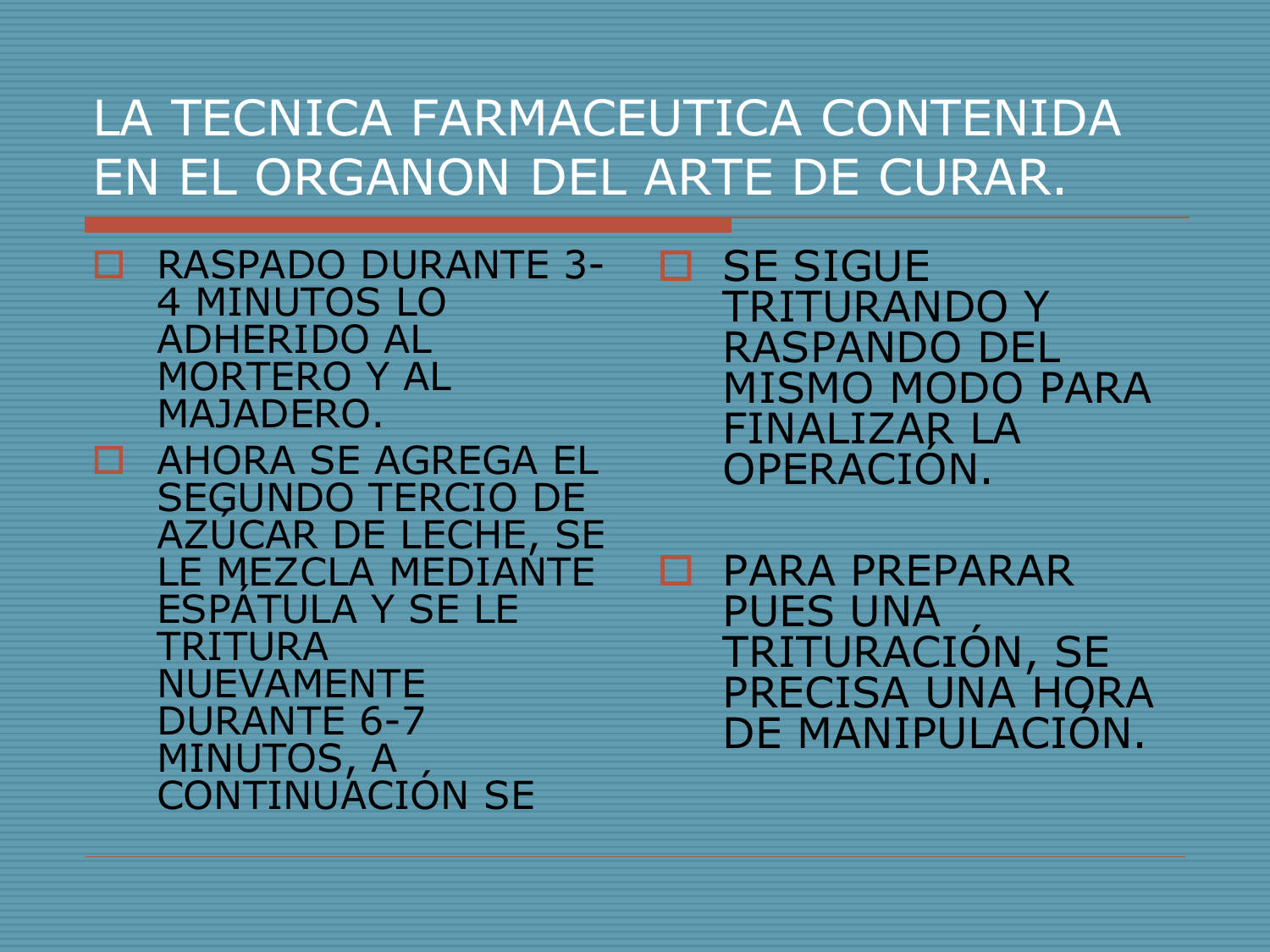- RASPA DURANTE 3-4 MINUTOS Y SE TRITURA DURANTE 6-7 MINUTOS, SIN AGREGADO ALGUNO.
- EL ULTIMO TERCIO DE AZÚCAR DE LECHE SE AGREGA A CONTINUACIÓN, SE LE MEZCLA MEDIANTE ESPÁTULA Y SE LE TRITURA COMO SE HIZO ANTERIORMENTE, DURANTE 6-7 MINUTOS,

**TRITURADO 1 GRAMO** DE LA 1a. TRITURACIÓN DECIMAL CON 9 GRAMOS DE AZÚCAR DE LECHE, DE LA MANERA YA INDICADA, SE OBTIENE LA 2a. TRITURACIÓN DECIMAL.

DEL MISMO MODO SE PREPARAN LAS TRITURACIONES SUPERIORES.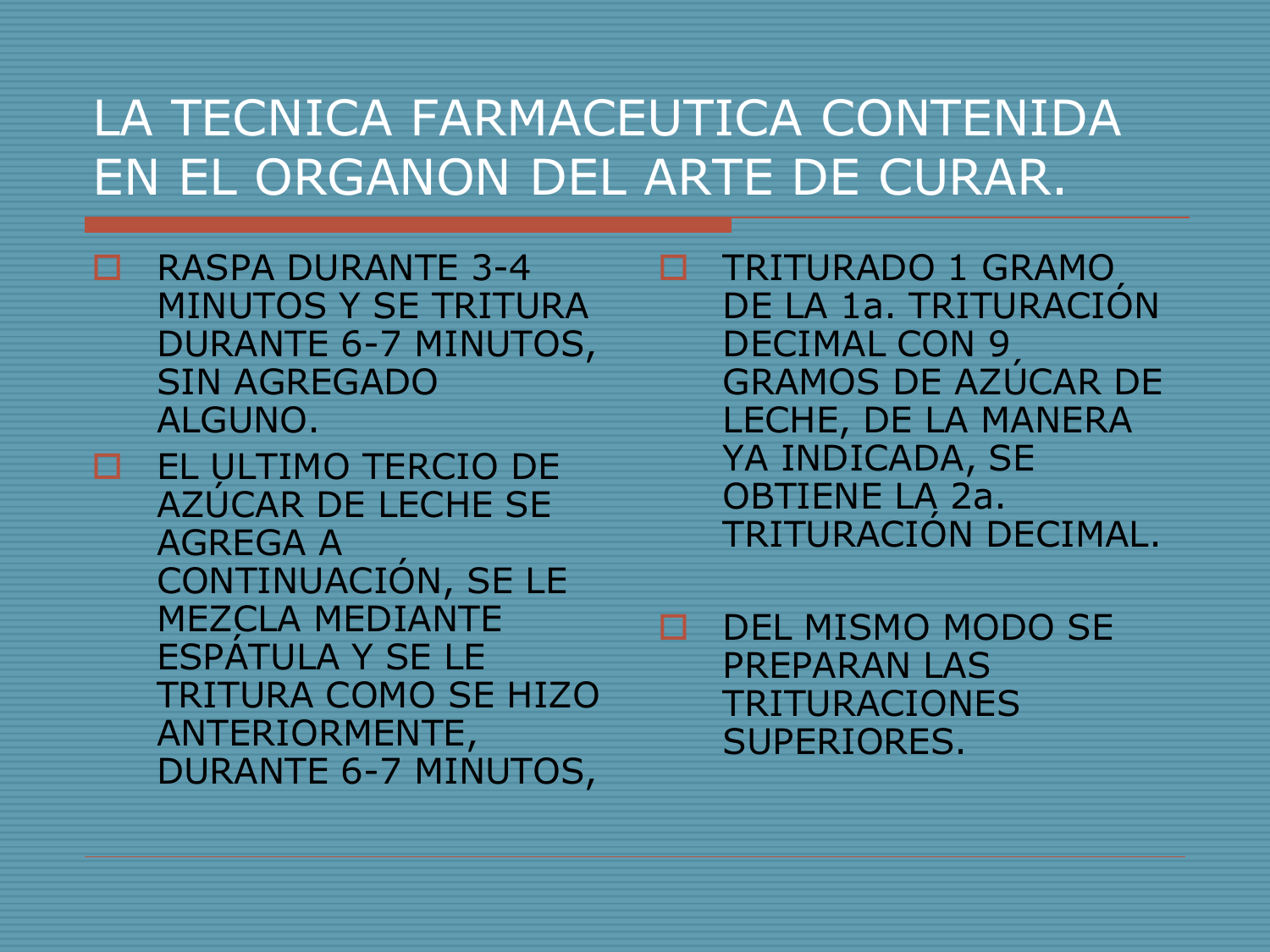**D** PROCEDIENDO LUEGO A UN CUIDADOSO RASPADO DEL TODO. AL POLVO ASÍ PREPARADO SE LE PONE EN UN FRASCO BIEN TAPADO, PROTEGIDO DE LA LUZ SOLAR DIRECTA, AL QUE SE ROTULA CON EL NOMBRE DE LA SUSTANCIA Y A

 TRITURANDO 1 GRAMO DE LA 1a. TRIT. CENTESIMAL CON 99 GRS. DE AZÚCAR DE LECHE SE OBTENDRÁ LA 2a. TRIT. CENTESIMAL.

 DE IGUAL MANERA SE PREPARARÁN LAS SUBSECUENTES.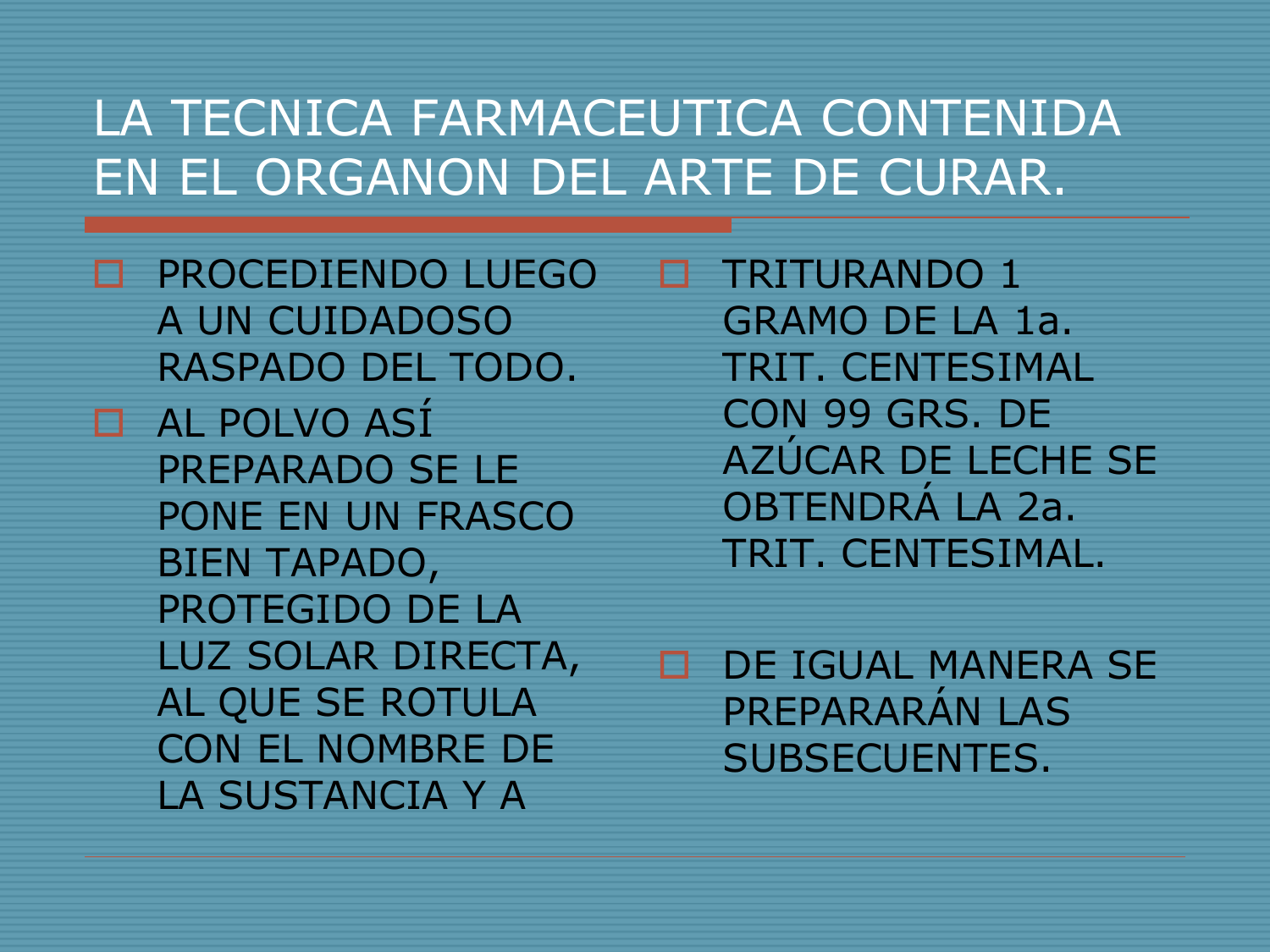- CONTINUACIÓN LA DESIGNACIÓN DEL PRIMER PRODUCTO OBTENIDO…../100.
- **E** A FIN DE ELEVAR ESTE PRODUCTO A LA 1/10,000 SE EXTRAE UN GRANO DE POLVO ……/100 Y SE MEZCLA CON LA TERCERA PARTE DE 100 GRANOS DE AZÚCAR DE LECHE EN POLVO, REPITIENDO LUEGO EL PROCESO ANTERIOR, DEBIENDO CADA TERCIO SER TRITURADO CUIDADOSAMENTE POR DOS VECES, CADA VEZ DURANTE 6-7 MINUTOS Y DE IGUAL MODO RASPADO DURANTE 3-4 MINUTOS ANTES DE AGREGAR EL SEGUNDO TERCIO Y EL ÚLTIMO TERCIO DE AZÚCAR DE LECHE. LUEGO DE CADA TERCIO SE OBSERVA EL MISMO PROCEDIMIENTO.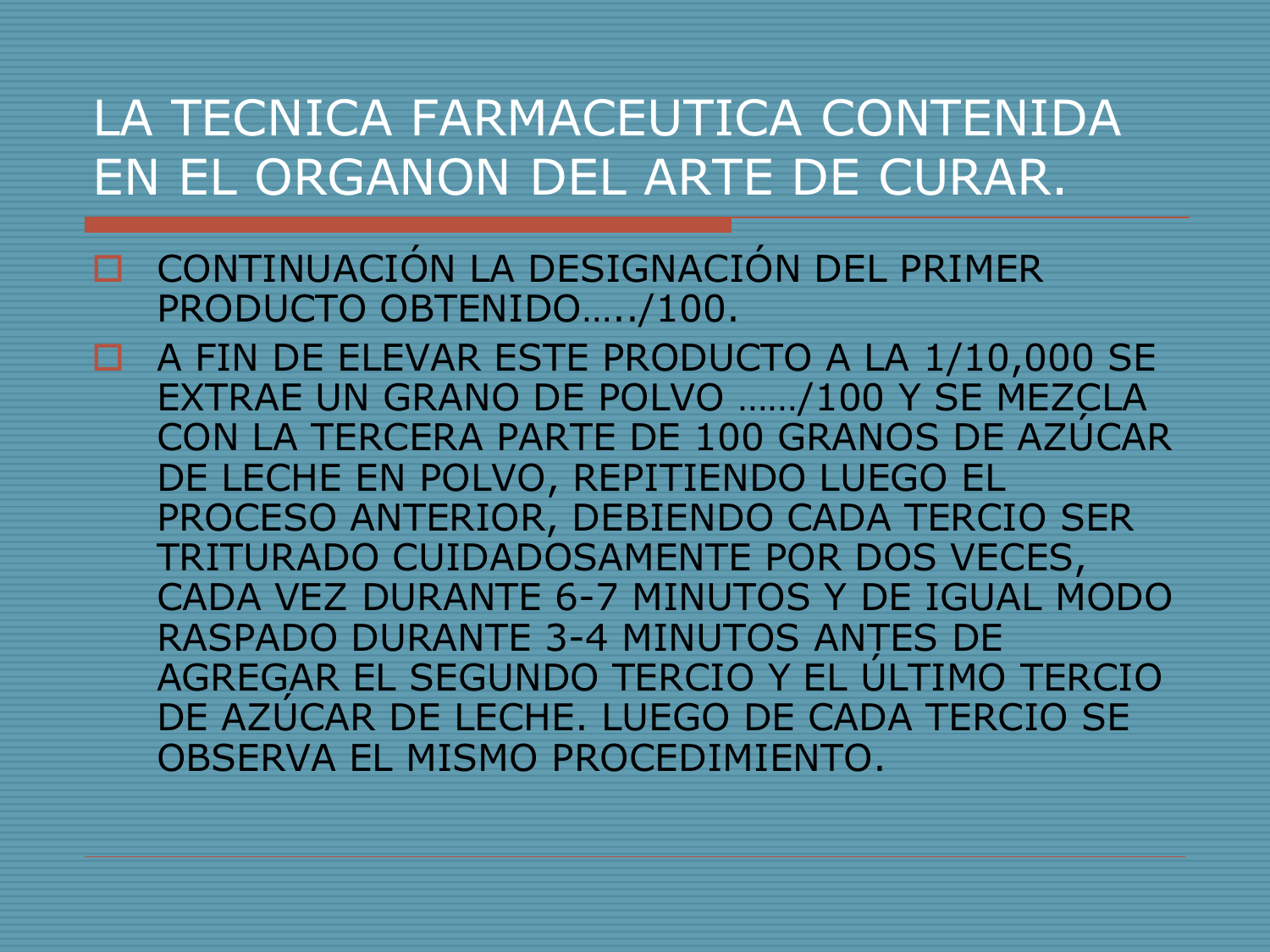CUANDO TODO HA TERMINADO SE GUARDA EL POLVO EN UN FRASCO BIEN TAPADO Y SE LE ROTULA …../10.000. SI AHORA UN GRANO DE ESTE ÚLTIMO POLVO ES PROCESADO DEL MISMO MODO, SE OBTENDRÁ EL PRODUCTO ……./1,000.000, ES DECIR QUE CADA GRANO CONTENDRÁ 1/1,000.000 DE LA SUSTANCIA ORIGINAL.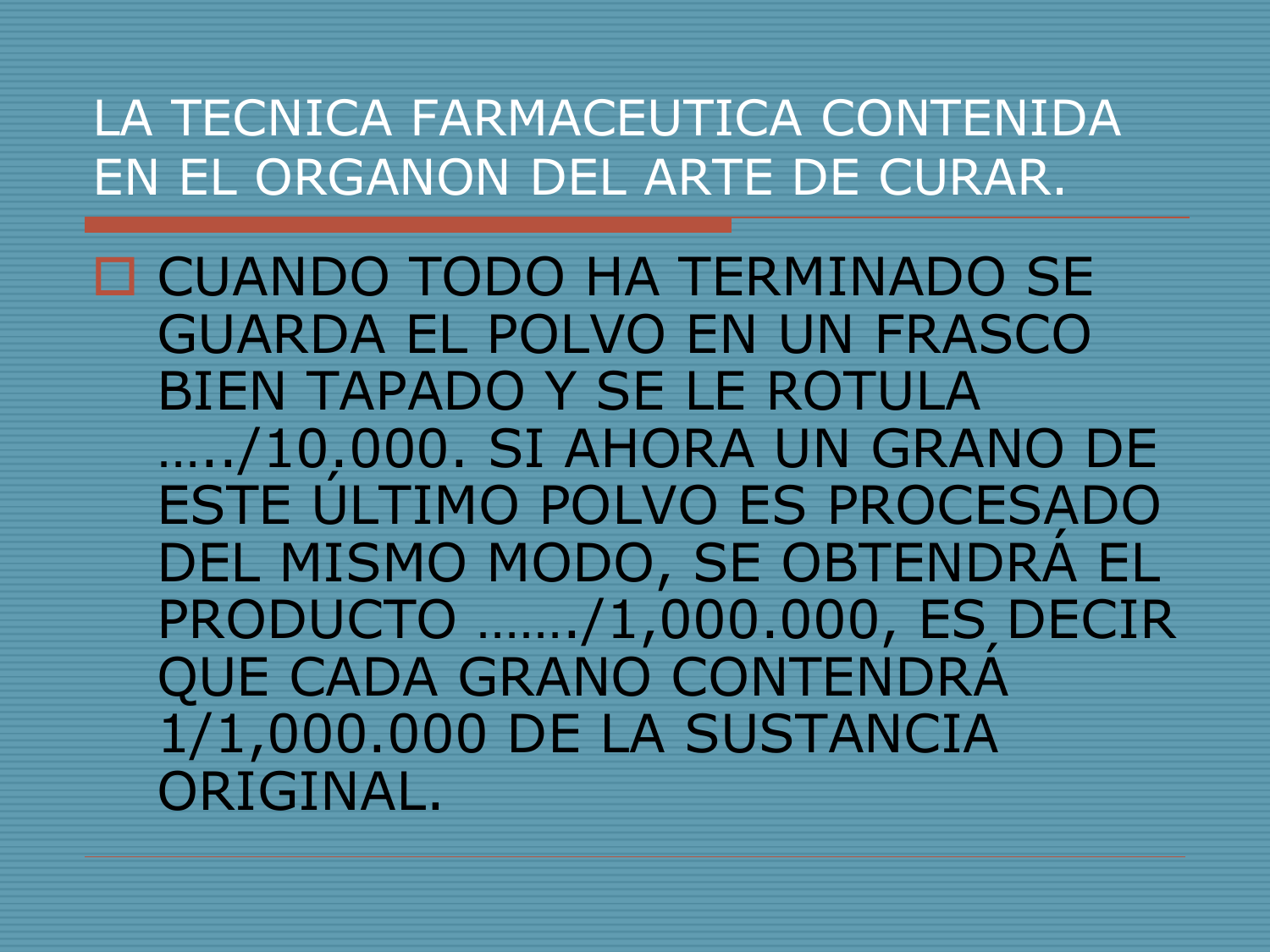DE ESTE MODO, TAL TRITURACIÓN DE CADA UNO DE LOS TRES GRADOS REQUIERE SEIS VECES 6 A 7 MINUTOS DE TRITURACIÓN Y SEIS VECES 3 A 4 MINUTOS DE RASPADO, LO QUE TOTALIZA UNA HORA PARA CADA GRADO. AL CABO DE UNA HORA DE TAL TRITURACIÓN, CADA GRANO DEL PRIMER GRADO CONTENDRÁ 1/100 DE LA DROGA USADA, CADA GRANO DEL SEGUNDO GRADO 1/10.000 Y CADA GRANO DEL TERCER GRADO 1/1,000.000.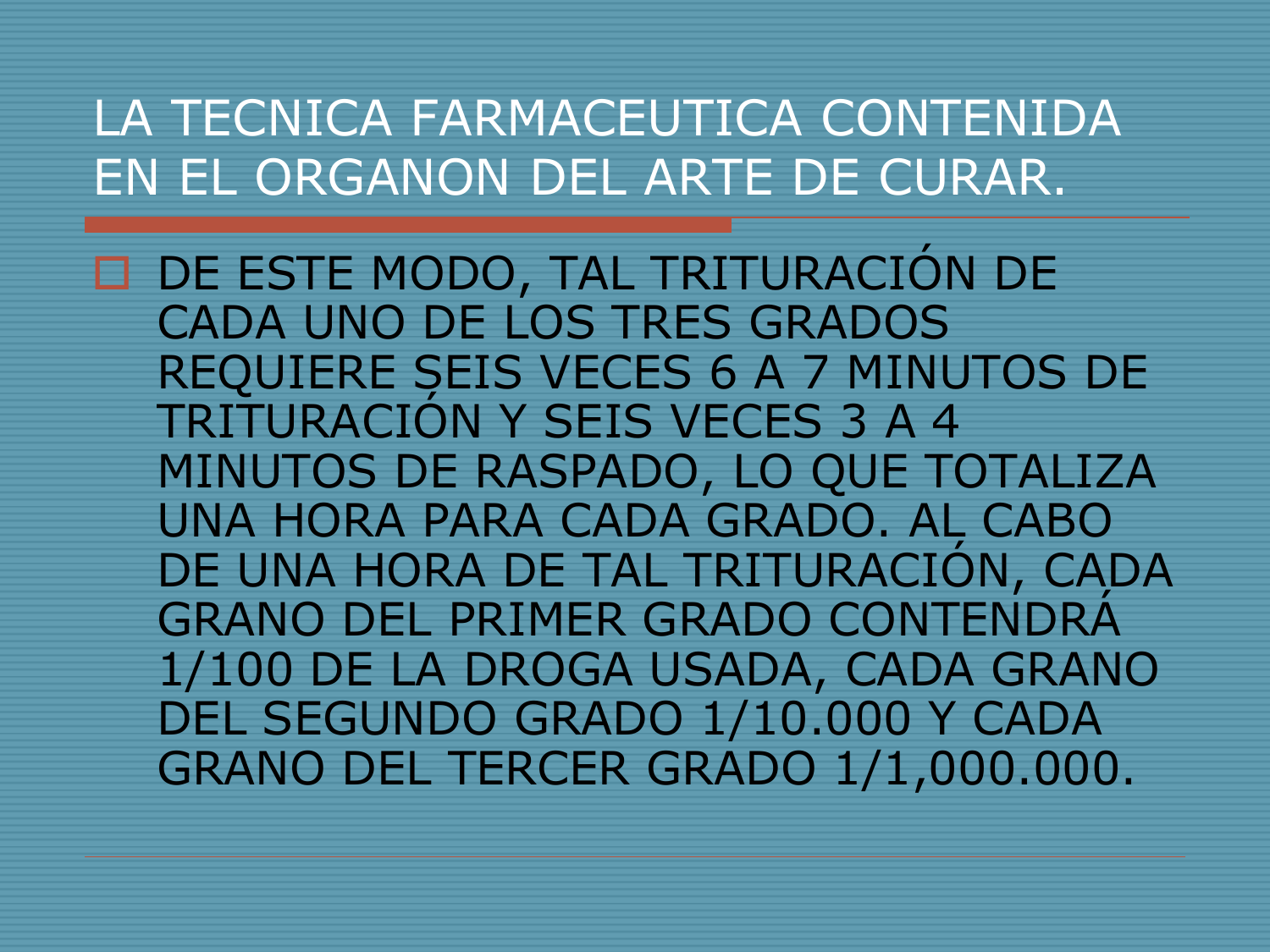EL MORTERO, EL MAJADERO Y LA<br>ESPÁTULA DEBERÁN SER BIEN LAVADOS<br>ANTES DE USARLOS PARA PREPARAR OTRA ANTES DE USARLOS PARA PREPARAR OTRA<br>MEDICINA: PRIMERO SE LE LAVARÁ CON<br>AGUA CALIENTE Y SE LOS SECARÁ, LUEGO EL MORTERO, EL MAJADERO Y LA<br>ESPÁTULA SE HARÁN HERVIR POR MEDIA HORA DENTRO DE UN CALDERO. ES PRECISO EXTREMAR LAS PRECAUCIONES HASTA EL PUNTO DE EXPONER ESTOS UTENSILIOS AL CALOR INTENSO DE LAS BRASAS.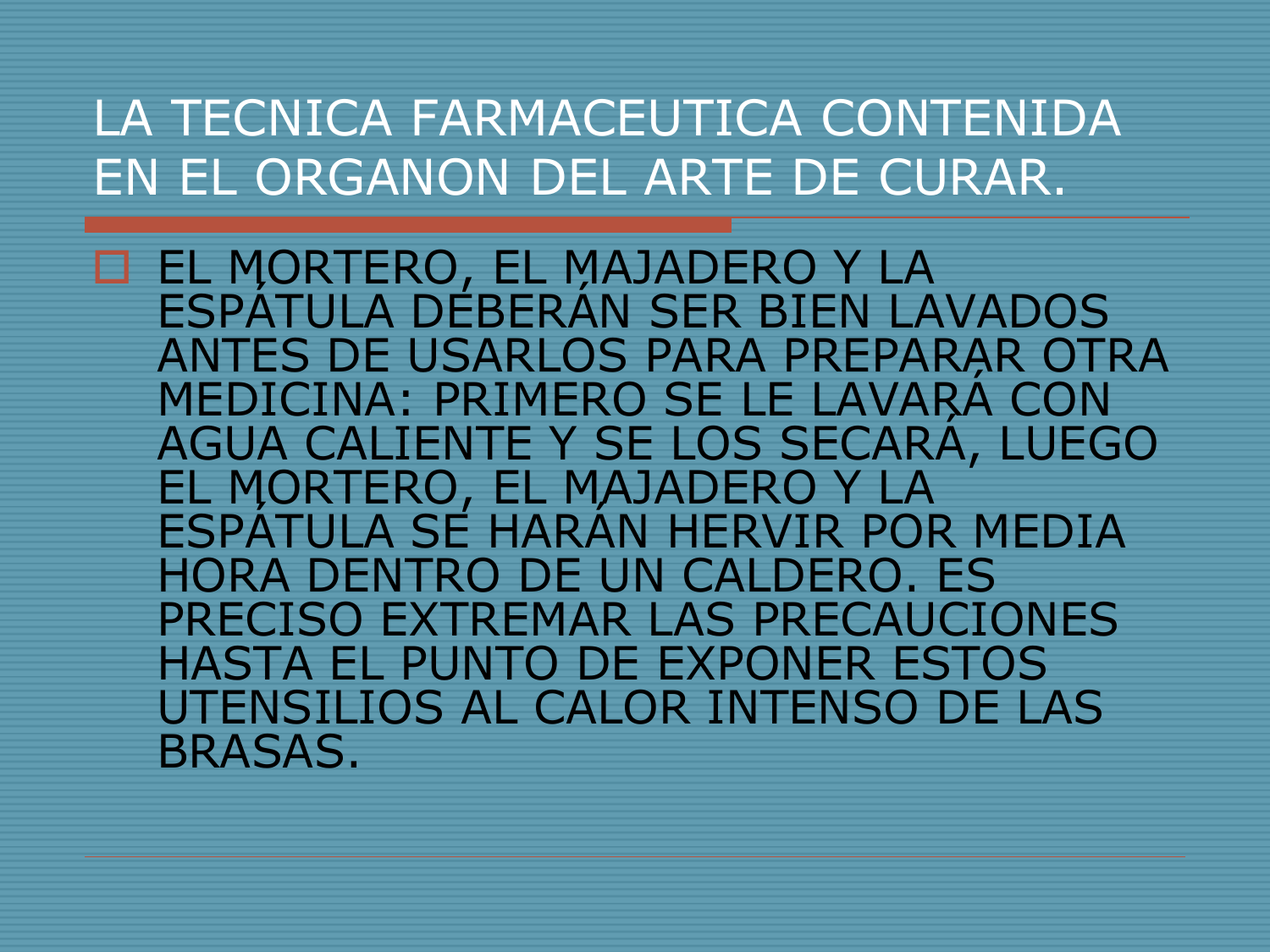b) DE ESTE POLVO, UN GRANO SE DISUELVE EN 500 GOTAS DE UNA MEZCLA CONSTITUIDA POR UNA PARTE DE ALCOHOL Y CUATRO PARTES DE AGUA DESTILADA, DE LA CUAL SE EXTRAERÁ UNA GOTA QUE SE VERTERÁ EN UN FRASCO; A ÉSTE SE AGREGARÁN 100 GOTAS DE ALCOHOL PURO Y SE LE DARÁ UN CENTENAR DE VIGOROSAS SACUDIDAS CON LA MANO CONTRA UN CUERPO DURO PERO ELÁSTICO.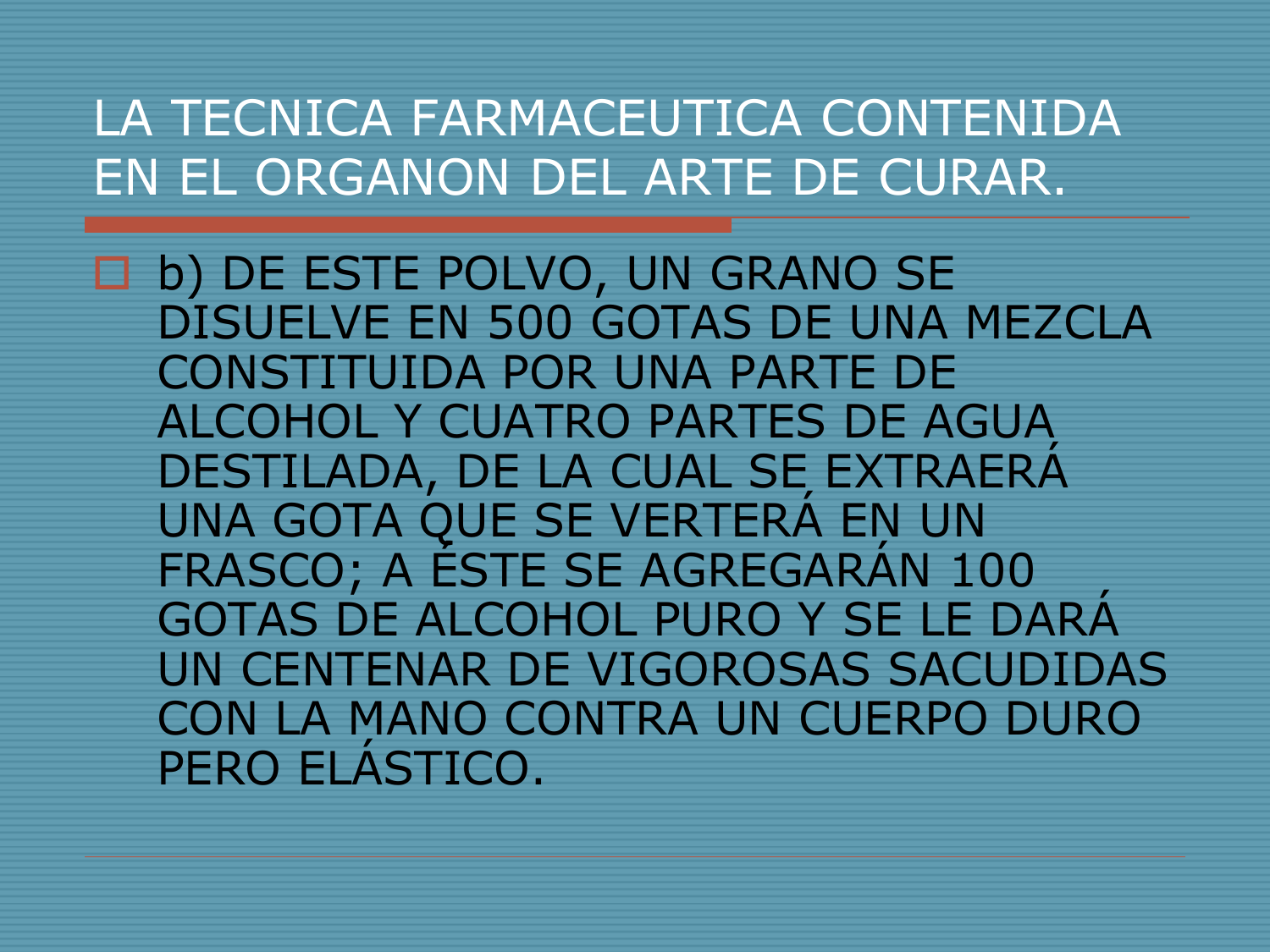**EN ESTA ES LA MEDICINAEN EL PRIMER** GRADO DE DINAMIZACIÓN Y CON LA CUAL PODRÁN HUMEDECERSE PEQUEÑOS GLÓBULOS DE AZÚCAR A LOS QUE SE EXTENDERÁ RÁPIDAMENTE SOBRE PAPEL ABSORBENTE A FIN DE SECARLOS Y QUE LUEGO SERÁN GUARDADOS EN UN FRASCO BIEN TAPADO, CON EL RÓTULO (I), EXPRESANDO TAL GRADO DE POTENCIA.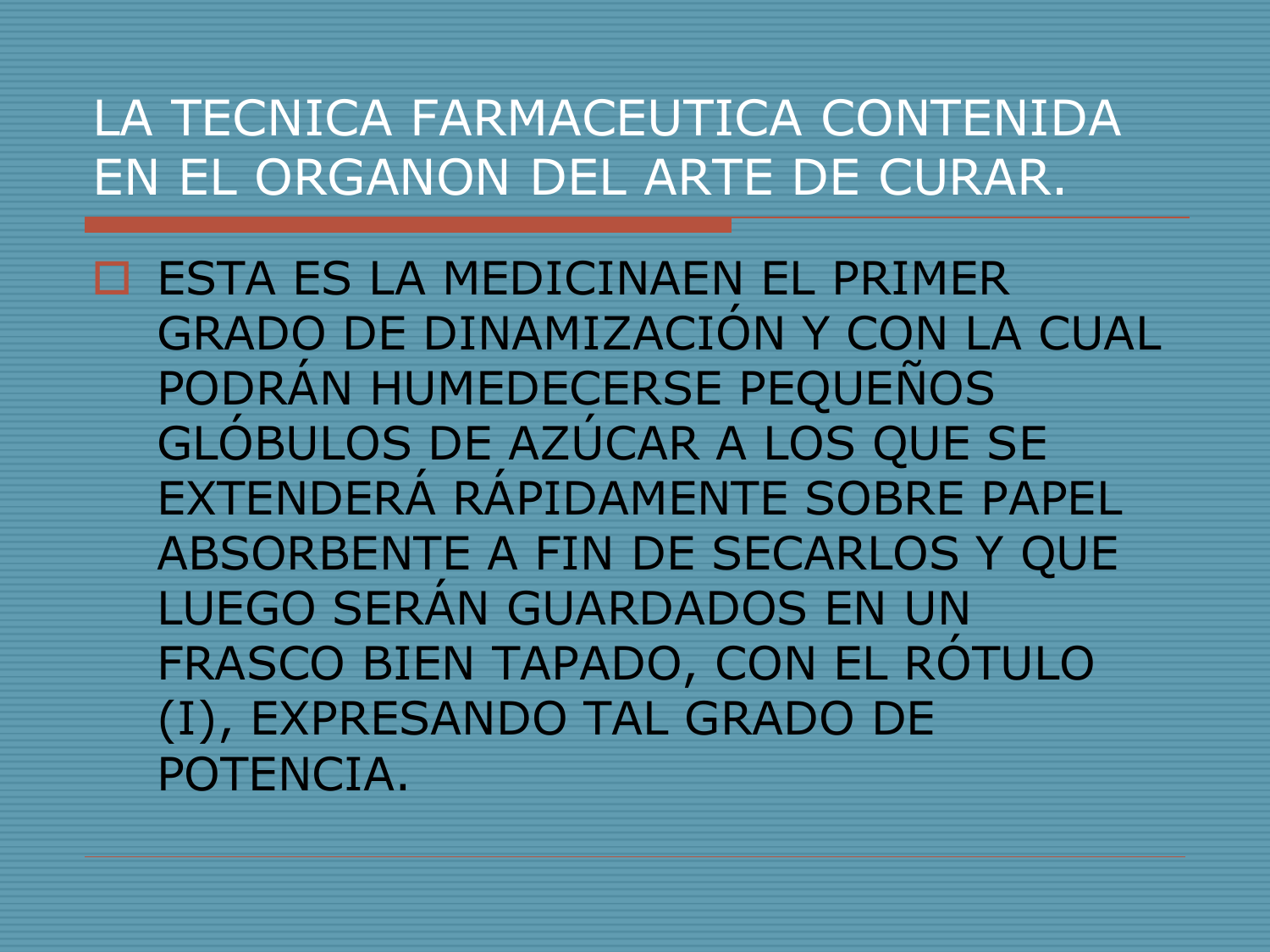SÓLO UN GLÓBULO(155) DE ÉSTOS SERÁ APARTADO PARA LA SIGUIENTE DINAMIZACIÓN: SE LE VERTERÁ EN UN SEGUNDO FRASCO RECIÉN HABILITADO ( CON UNA GOTA DE AGUA A FIN DE DISOLVERLO Y LUEGO) CON 100 GOTAS DE ALCOHOL DE BUENA CALIDAD, LO QUE SERÁ DINAMIZADO, COMO SE HIZO YA, CON 100 SUCUSIONES ENERGICAS.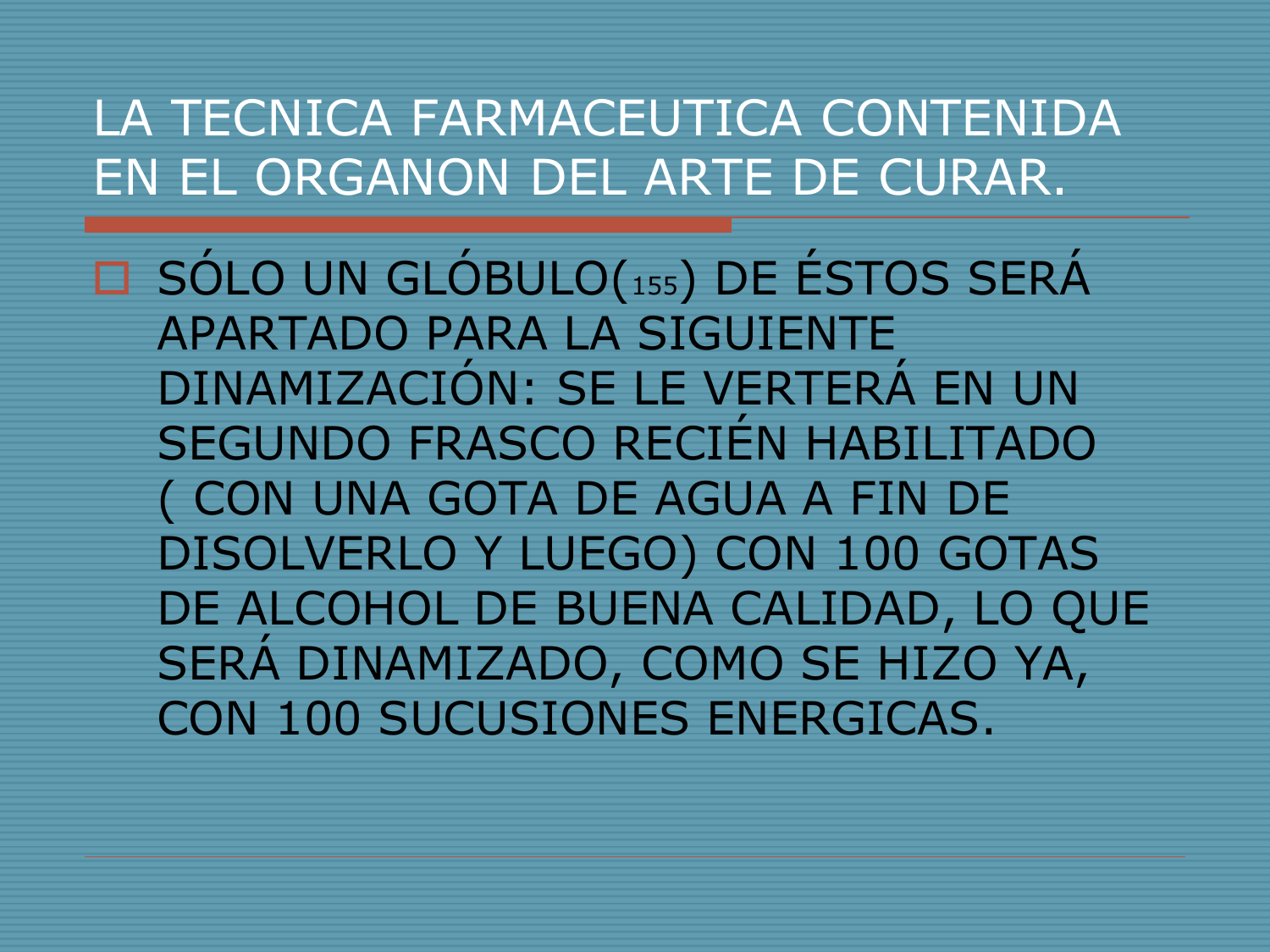CON ESTE FLUIDO ALCOHÓLICO MEDICINAL SE HUMEDECEN OTROS GLÓBULOS QUE SE EXTIENDEN SOBRE PAPEL ABSORBENTE PARA SECARLOS RÁPIDAMENTE Y SE LES GUARDA EN UN FRASCO BIEN TAPADO, PROTEGIDO DEL CALOR Y DE LA LUZ SOLAR, AL QUE SE ROTULA (II), POR SER LA SEGUNDA POTENCIA. Y DE ESTE MODO SE CONTINÚA CON EL PROCESO HASTA ALCANZAR LA POTENCIA VIGESIMONOVENA.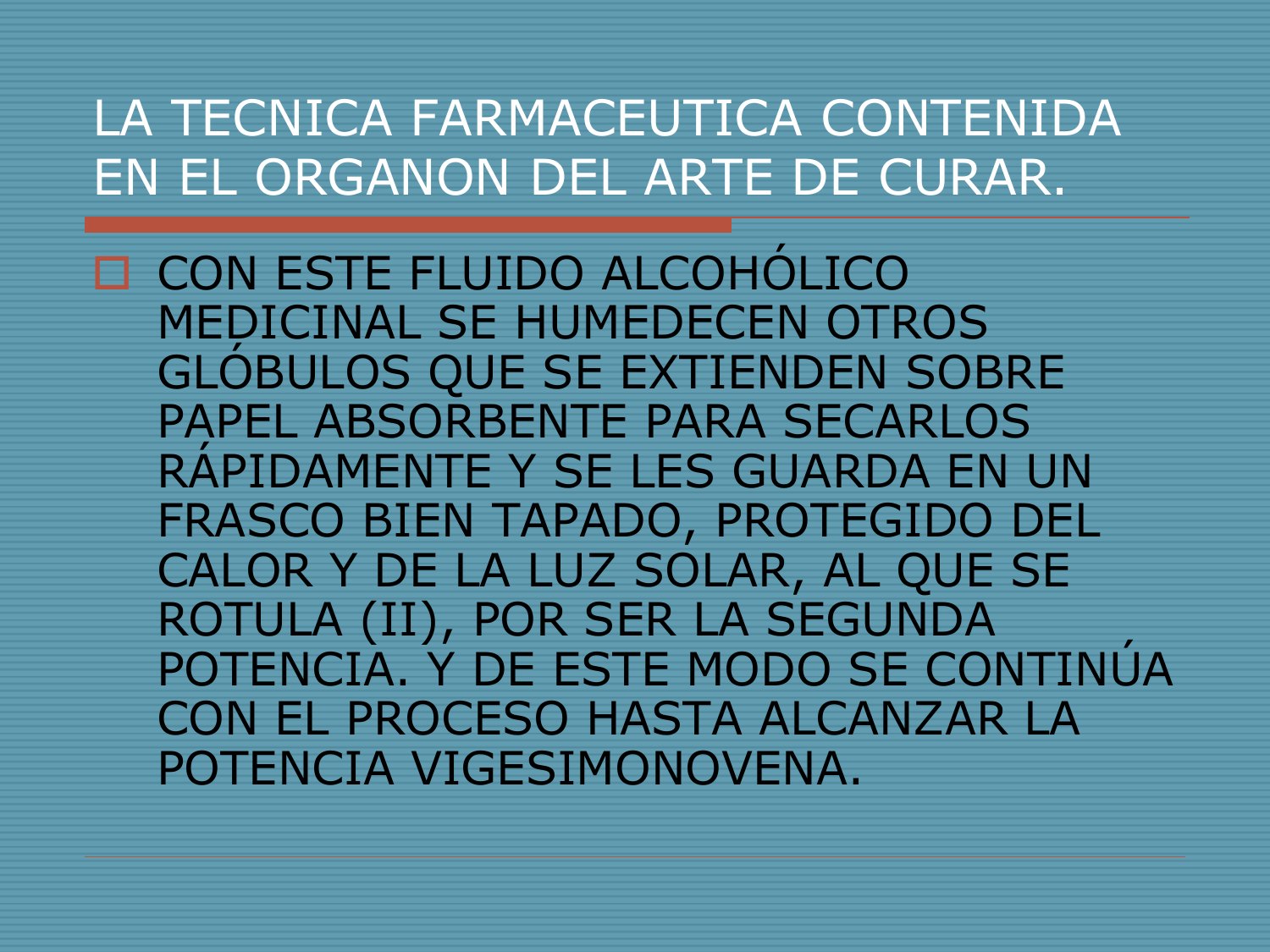ENTOCES, CON 100 GOTAS DE ALCOHOL Y MEDIANTE 100 SUCUSIONES, SE FORMA UN FLUIDO ALCOHÓLICO MEDICINAL CON EL CUAL SE IMPARTE EL TRIGÉSIMO GRADO DE DINAMIZACIÓN A LOS GLÓBULOS DE AZÚCAR ADECUADAMENTE HUMEDECIDOS Y SECADOS.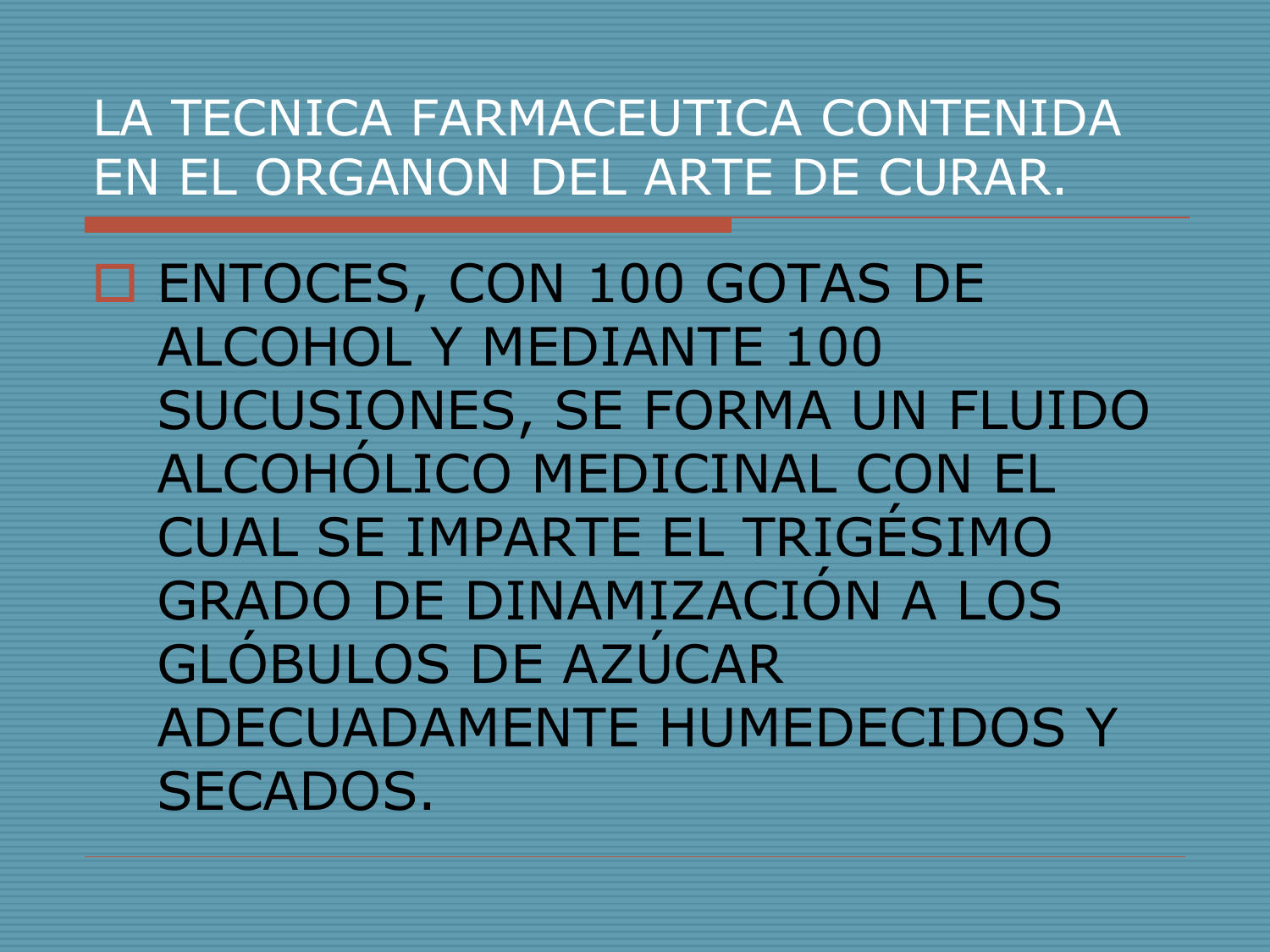□ POR MEDIO DE ESTE MANIPULAR DROGAS<br>EN ESTADO PRIMARIO O CRUDO SE PRODUCEN PREPARACIONES QUE, SÓLO<br>DEL MODO DESCRITO, SE ALCANZAN LA CAPACIDAD MÁXIMA PARA IMPONER SU INFLUENCIA SOBRE LAS PARTES<br>AFECTADAS DEL ORGANISMO ENFERMO. ASI, POR MEDIO DE UNA AFECCIÓN<br>MÓRBIDA SIMILAR Y ARTIFICIAL, SE NEUTRALIZAN LA INFLUENCIA DE LA ENFERMEDAD NATURAL SOBRE EL PRINCIPIO VITAL PRESENTE EN LO INTERIOR.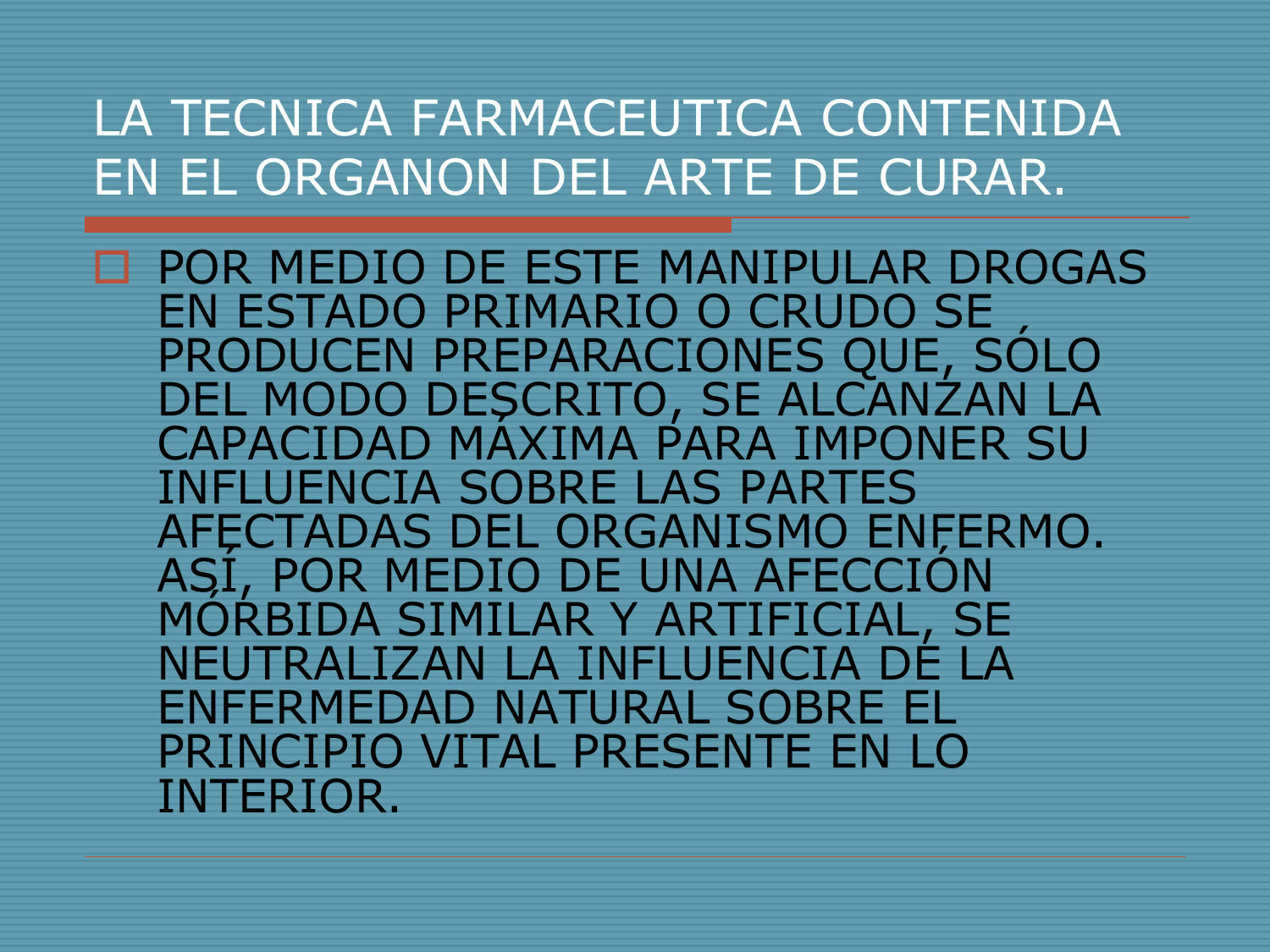□ POR MEDIO DE ESTE PROCEDER<br>MECÁNICO, SIEMPRE QUE HAYA SIDO<br>EJECUTADO ORDENADAMENTE DE ACUERDO A LA ENSEÑANZA EXPUESTA, SE<br>EFECTUA UN CAMBIO EN LA DROGA<br>PROCESADA, LA CUAL EN SU ESTADO CRUDO PARÉCIA SER SÓLO MATERIA Y EN ALGUNOS CASOS HASTA MATERIA SIN<br>APTITUDES MEDICINALES, PERO POR MEDIO DE DINAMIZACIONES MÁS Y MÁS ELEVADAS QUEDA CONVERTIDA Y MEDICINAL SIMILAR AL ESPÍRITU 156 QUE,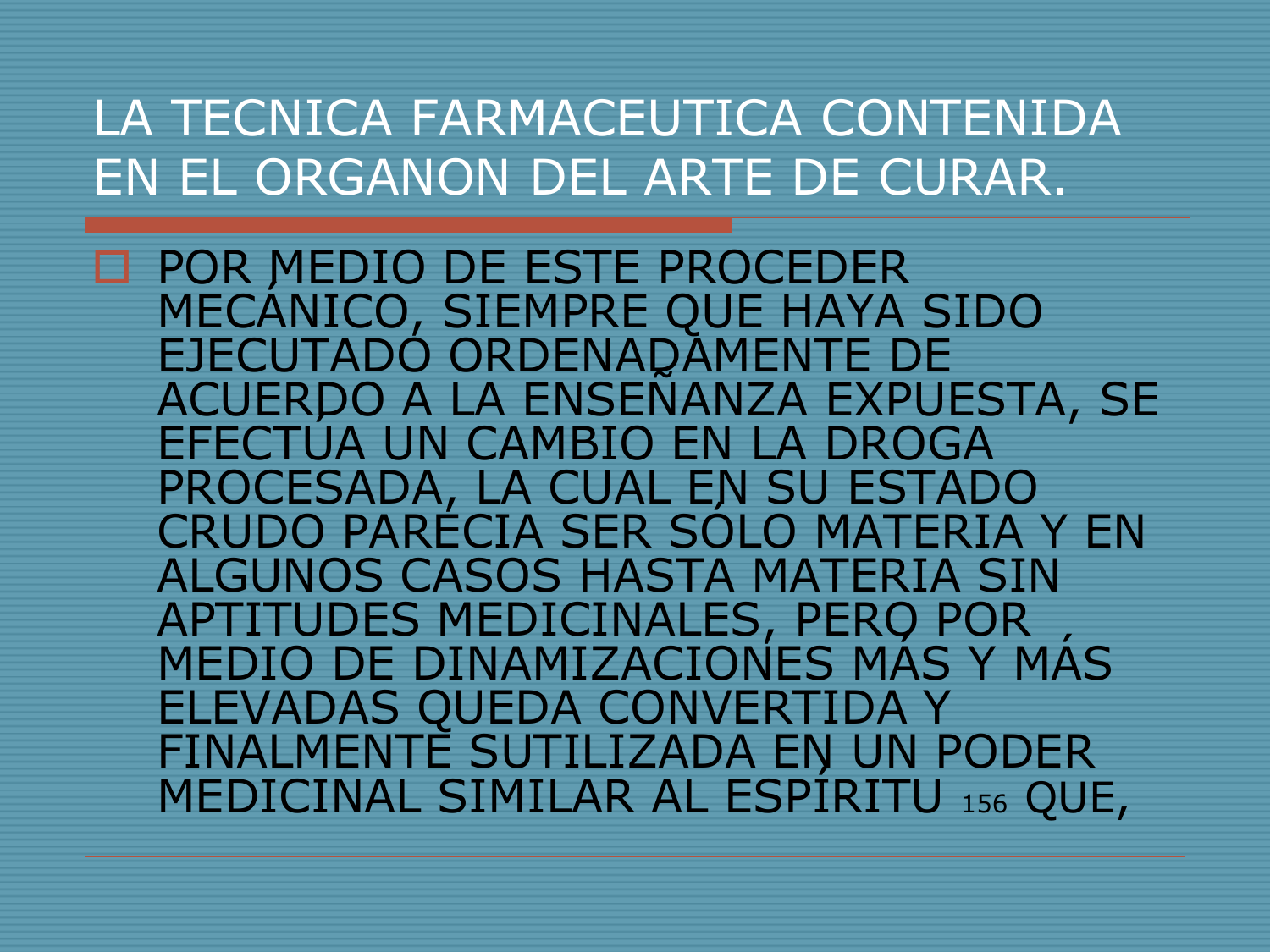EN SÍ MISMO, POR CIERTO QUE NO IMPRESIONA A NUESTROS SENTIDOS PERO PARA EL CUAL EL GLÓBULO PREPARADO MEDICINALMENTE, SECO PERO MÁS AÚN CUANDO HA SIDO DISUELTO EN AGUA, SE CONVIERTE EN SU VEHÍCULO Y EN ESTA CONDICIÓN MANIFIESTA EL PODER CURATIVO DE ESTA FUERZA INVISIBLE AL ACTUAR EN EL ORGANISMO ENFERMO.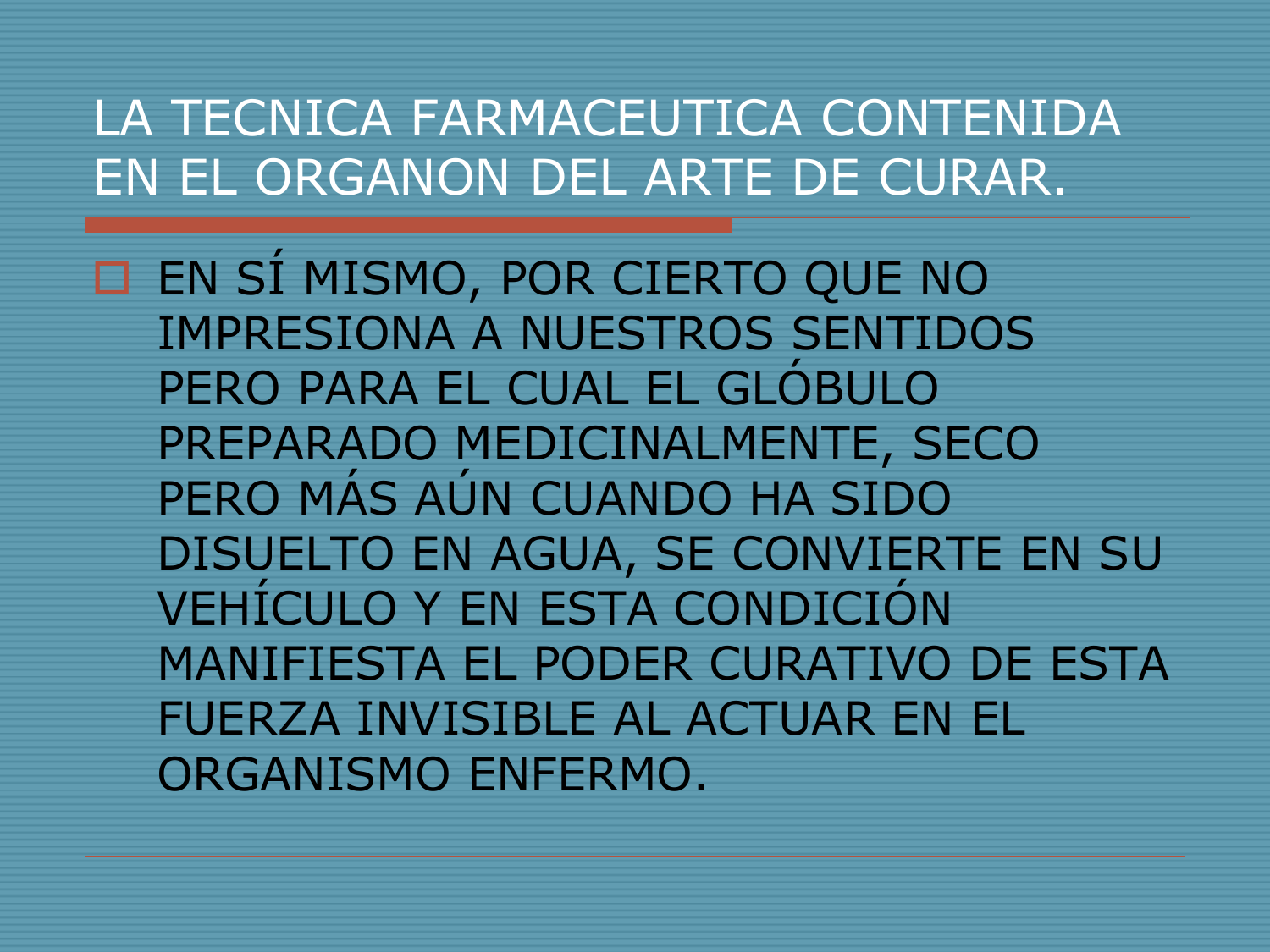# LA REGLA 8 TRITURACIONES DE SUBSTANCIAS LIQUIDAS.

# □ REGLA 9 **O TRITURACIONES PREPARADAS CON** LAS TINTURAS MADRES.